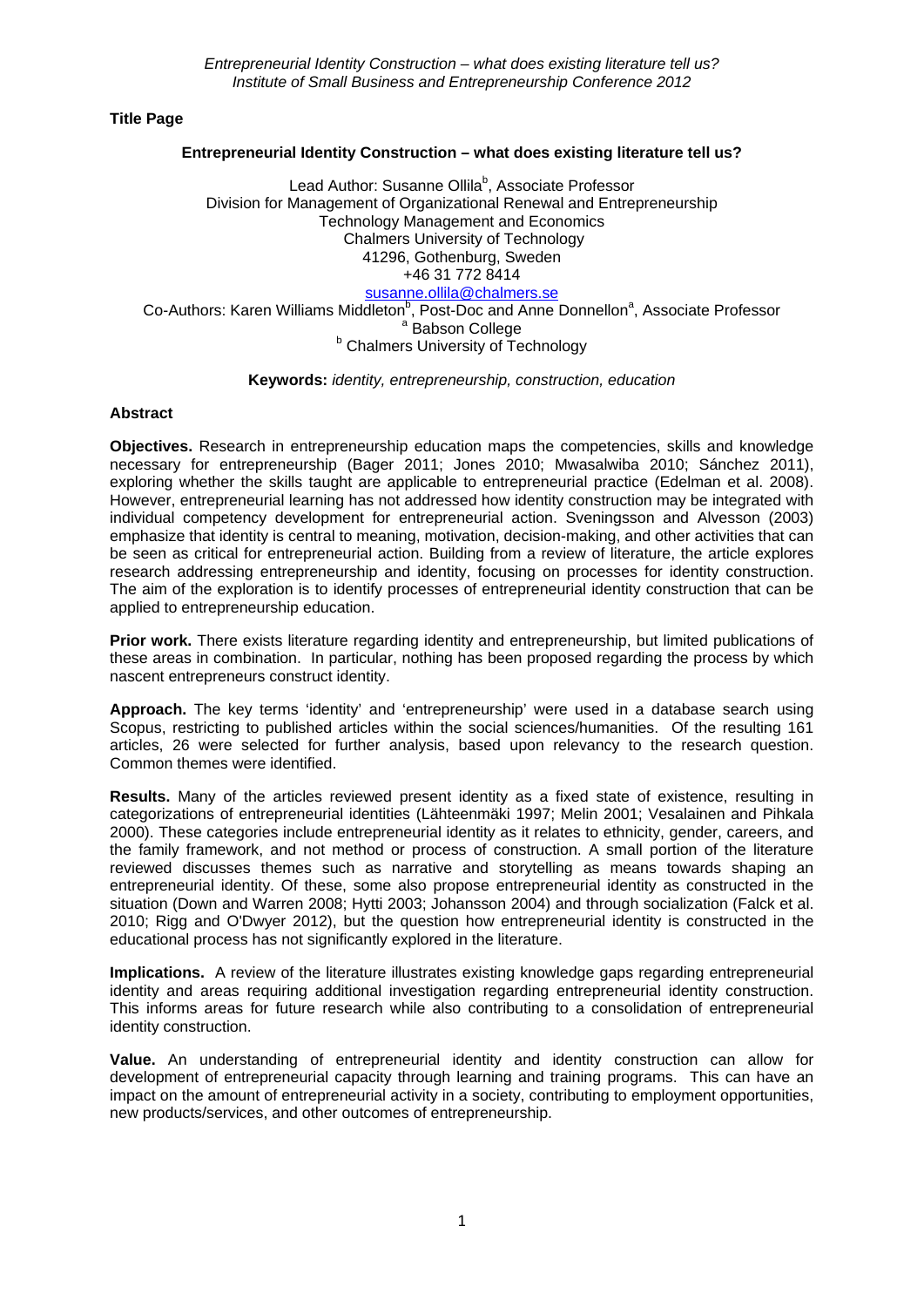## **Introduction**

Research in entrepreneurship education maps the competencies, skills and knowledge necessary for entrepreneurship (Bager 2011; Jones 2010; Mwasalwiba 2010; Sánchez 2011), exploring whether the skills taught are applicable to entrepreneurial practice (Edelman et al. 2008). Sveningsson and Alvesson (2003) emphasize that identity is central to meaning, motivation, decision-making, and other activities that can be seen as critical for entrepreneurial action. However, entrepreneurship education has not significantly addressed the process of identity construction over the course of an education nor how identity 'work' may be integrated with individual competency development. As entrepreneurship is found to constitute a plurality of sub-discourses, some of them in conflict with one another, rather than one 'grand narrative' (Johansson 2009), determining how identity work may be applied to entrepreneurship education could face several challenges.

Numerous researchers and theorists have argued and shown that identity is a social phenomenon. In psychology, Baumeister (2011) summarized his work on selfhood and identity in this way: "Identity is defined partly by one's place in the social system, including one's roles and attachments." (p. 49)..."Human self and identity become heavily infused with symbols, including names and numbers and other complex representations ... Human selves are also elaborated with narrative histories that not only record events but interpret them symbolically" (p. 50). This is reflected in entrepreneurial literature. For example, Obrecht (2004) argues that in order to act entrepreneurially, individuals are seen as requiring a set of capabilities which are personal, organizational and societal. Components influencing entrepreneurial capability include identity and knowledge (associated to the individual) as well as networks, legitimacy and locality (seen as associated to context) (Obrecht 2011). Work to develop entrepreneurial identity, while fundamentally linked to a person's biography, involves not only internal self-reflection, but also social engagement – through talk and action (Watson 2009). But when engaging socially, particularly with established social groups, individuals endeavoring to take on the role of entrepreneur are often challenged with how this role fits with existing identities and roles.

Our focus is to understand entrepreneurial identity construction, from the perspective of entrepreneurship education, such that the explorative understanding can be applied to facilitating identity construction. Thus, the main purpose of this research was to explore publications on entrepreneurial identity – and the process of creating or developing entrepreneurial identity in particular – in order to see how this knowledge and understanding can inform entrepreneurship education. First we present the method through which literature was explored and reviewed. Next we present our findings from the reviewed literature, beginning with a general taxonomy before focusing on a sub-set of literature deemed more relevant to our purpose. Finally, we discuss our findings from the selected sub-set of literature as it relates to our purpose.

# **Method**

We conducted a literature search in the database Scopus, using two search terms; identity and entrepreneurship. The search was limited to peer-reviewed journal articles in social science publications. This resulted in 160 articles. The abstracts of all 160 articles were read by the authors. Based on relevancy of the abstract to our objective of understanding of entrepreneurial identity construction 24 articles were selected for further analysis. An article was deemed relevant if the subject matter concerned a process or approach towards identity construction. The 24 articles were then equally distributed to the three authors. The articles were read in order to determine the following: what can we learn about role and identity and entrepreneurial identity construction that can be applied to provision of entrepreneurship education.

In addition to investigating the selected 24 articles, we also recognized some general themes addressed in sets of the remaining 136 articles, based on review of the abstracts. These themes, and associated articles, are presented in addition to our more detailed summary of the focus articles. A list of all 160 articles is included as an appendix to this paper (see Appendix A). References presented in relation to the review of the 136 articles not specifically chosen for discussion are not included in the reference list, but are to be found in the Appendix.

# *Limitations*

We recognize that the search in social science peer-reviewed journals within one database is a limitation to the potential literature available. However, as the purpose of the paper is not a literature review, but rather an investigation of entrepreneurial identity construction and implications for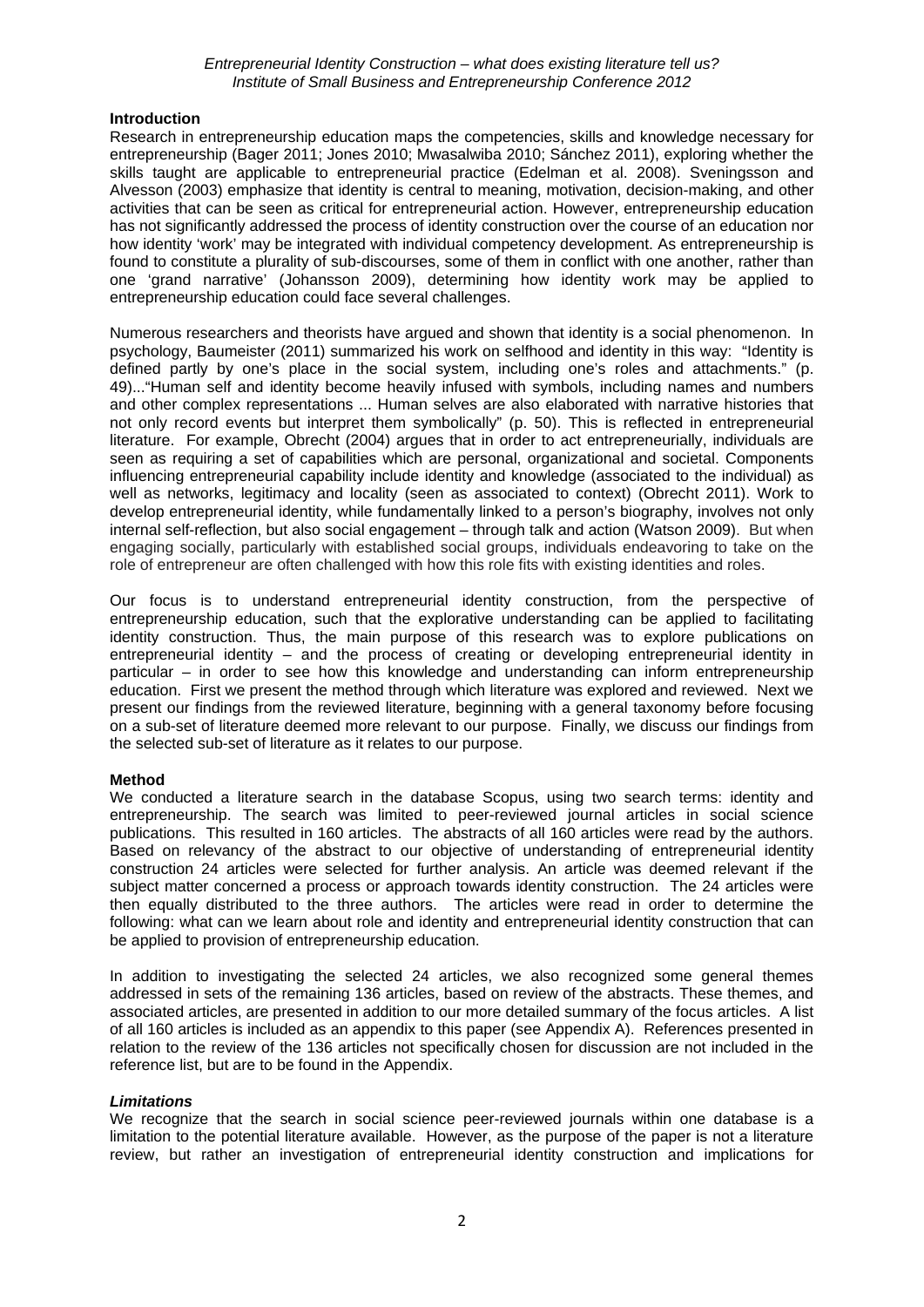entrepreneurial education, a bounded literature search was considered sufficient in order to inform the authors of existent discourses regarding entrepreneurial identity.

## **Findings**

The 160 articles found through the database search were published within the last two decades (with one exception), with more than half of the articles published within the last five years (see Figure 1.)



Figure 1. Distribution of reviewed literature, per year of publication

The articles were published in a broad spectrum of journals – 124 journals in total – with the majority having only one publication. 21 journals had more than one publication (see Table 1.). Ten of the selected 24 articles were found in these journals. Only two journals had more than three publications: the *International Journal of Entrepreneurship and Small Business*, with a total of ten publications (five in 2008, one in 2009 and four in 2011), and the *Journal of Business Venturing* with five publications (two in 2007 and one each in 2006, 2008, and 2009). Five of the selected 24 articles were found in these two journals.

Table 1. Journals publishing two or more of the 160 articles

| Journal                                                      | Number   | Years in which articles |
|--------------------------------------------------------------|----------|-------------------------|
|                                                              | 0f       | published               |
|                                                              | Articles |                         |
| International Journal of Entrepreneurship and Small Business | 10       | 2008, 2009, 2011        |
| Journal of Business Venturing                                | 5        | 2006, 2007, 2008, 2009  |
| Education + Training                                         | 3        | 2011, 2012              |
| <b>Entrepreneurship Theory and Practice</b>                  | 3        | 2008, 2010              |
| International Small Business Journal                         | 3        | 2004, 2009, 2011        |
| Journal of Small Business and Enterprise Development         | 3        | 2005, 2006, 2007        |
| <b>Asian Ethnicity</b>                                       | 2        | 2008, 2009              |
| Commentary                                                   | 2        | 2007, 2009              |
| Entrepreneurship and Regional Development                    | 2        | 1997, 2010              |
| Gender, Work and Organization                                | 2        | 2004, 2010              |
| <b>History of the Family</b>                                 | 2        | 2001                    |
| Journal of African History                                   | 2        | 1998, 2008              |
| Journal of Applied Psychology                                | 2        | 2001, 2011              |
| Journal of Business Ethics                                   | 2        | 1995, 2011              |
| Journal of Enterprising Communities                          | 2        | 2009, 2012              |
| Journal of Ethnic and Migration Studies                      | 2        | 2004, 2009              |
| <b>New Community</b>                                         | 2        | 1996, 1997              |
| Organization                                                 | 2        | 2005, 2008              |
| <b>Organization Science</b>                                  | 2        | 2009, 2011              |
| Scandinavian Journal of Management                           | 2        | 2001, 2005              |
| <b>Tourism Management</b>                                    | 2        | 2012                    |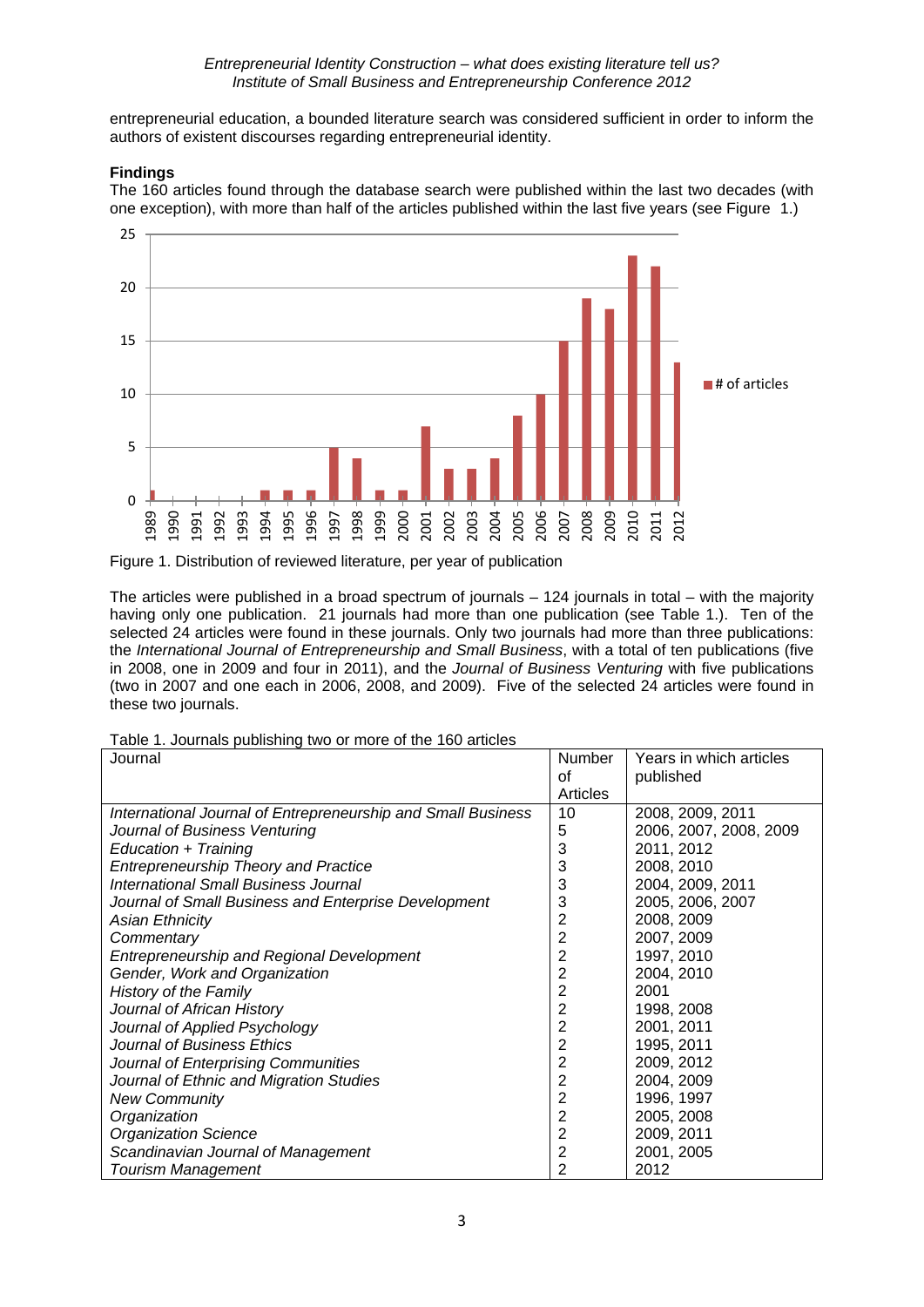From the 136 articles not specifically addressing the process of entrepreneurial identity construction, two different "clusters" could be found: articles addressing the identity of the individual and articles addressing the identity beyond the individual such as the firm, industry or nation.

The majority of the articles having the individual identity in focus were studying issues such as *Owner identity and founder identity* (see e.g. Cucculelli and Marchionne, 2012; Di Domenico and Miller, 2012; Fauchart and Gruber, 2011; Hallack, Brown and Lindsay, 2012; Lichtenstein, Dooley and Lumpkin, 2006; Lounsbury and Glynn, 2001; Webb Ketchen and Ireland, 2010; Salvato Chirico and Sharma, 2010); *Gender* (see e.g. Baron, Markman and Hirsa, 2001; Blim, 2001; Blumberg, 2001; Bruni, Gherardi and Poggio, 2004; Curli, 2002; Eddleston and Powell, 2008; Essers Benschop and Doorewaard, 2010; Essers and Benschop, 2009; Godwyn, 2009; Najafizadeh and Mennerick, 2003; Nilsson, 1997); and *Race, ethnicity and religion* (see e.g. Anderson, Dana and Dana, 2006; Arcand, 2012; Chan, 1997; Constantin Goschin and Dragusin, 2008; Dana, 2010; Fanthorpe, 1998; Heberer, 2005, 2008; Jacobsen, 2007; Landa, 1999; Murray, 2007; Panayiotopoulos, 1996; Pecoud, 2004; Smart, 2003; Teixeira and Lee, 2009; Wee and Wah, 2006; Werbner, 2002). In certain cases, articles addressed both gender and race/ethnicity, in which case we grouped the relative to the primary theme. Some articles also investigated entrepreneurial identity among *Managers and academics* (see e.g. Choi and Gray, 2008; Lamy and Shinn, 2006; Llewellyn, Lewis and Woods, 2007).

Articles focusing beyond the individual identity addressed issues such as *National identity and regional identity* (see e.g. Bell, 2012; Boyle and Hughes, 1994; Grieshop, 2006; Huang and Hong, 2007; Loda, 2006; Lorey and Poutet, 2011; Scully, 1997); *Industry identity and sector identity* (see e.g. Bruno and Charles, 2008; Couzy and Dockes, 2008; Grimes, 2010, Kankaanranta et al, 2006; Popp, 2003; Rowe et al, 2004; Vesala, Peura, and McElwee, 2007; Vesala and Vesala, 2010); and *Firm identity* (see e.g. Abimbola and Kocak, 2007; Ireland and Webb, 2007; Michael, 2007; Smith et al, 2010).

## *Articles on the process of entrepreneurial identity construction*

In this section we will give short summaries of the articles on process that we argue can inform us about the published knowledge about how entrepreneurial identity is constructed that could be of value for entrepreneurial identity work within entrepreneurship education.

### *Socialization and collectivity part of Entrepreneurial Identity Construction*

Falck, Heblich and Luedemann (2010) argue that an entrepreneurial identity results from an individual's socialization. According to their quantitative studies of students, having an entrepreneurial peer group has a positive effect on an individual's entrepreneurial intentions. The authors argue that having an entrepreneurial identity is not something that can be taught in one academic term-period even if the academic course is very practice oriented. They argue that the essential attribute of entrepreneurship's "will to conquer" is part of a person's identity that gradually develops out of background and experience.

Focusing on nascent entrepreneurial groups, Wry, Lounsbury and Glynn (2011) discuss development of a collective identity, emphasizing its importance as groups attempt to establish legitimacy. They argue that legitimacy is gained through use of storytelling and narrative. Narrative and stories are used to shape the collective's attributes (who we are) and core practices (what we do). Collective identity is more likely to be legitimized if the message of the collective is cohesive and consistent, and if it is communicated through an 'established market' while at the same time claiming distinctive value.

In their article on teachers as educational-social entrepreneurs Chand and Misra (2009) discuss the importance of the interactions among the teachers' life histories, their classroom settings and the social context in which they work, as it supports entrepreneurial identity construction – the risks that have to be taken, the opportunities that have to be spotted and the focus on creating social value that has to be maintained in the face of all odds.

Focusing on academic scientists' intentions to commercialize research knowledge Obschonka, Goethner, Silbereisen and Cantner (2012) studied the role of social identity in shaping entrepreneurial intention. They found that scientists with low group identification based their entrepreneurial intentions not so much on social norms and attitudes but on their self-initiative and control beliefs. Among scientists with high group identification, in turn, entrepreneurial intentions were mainly a function of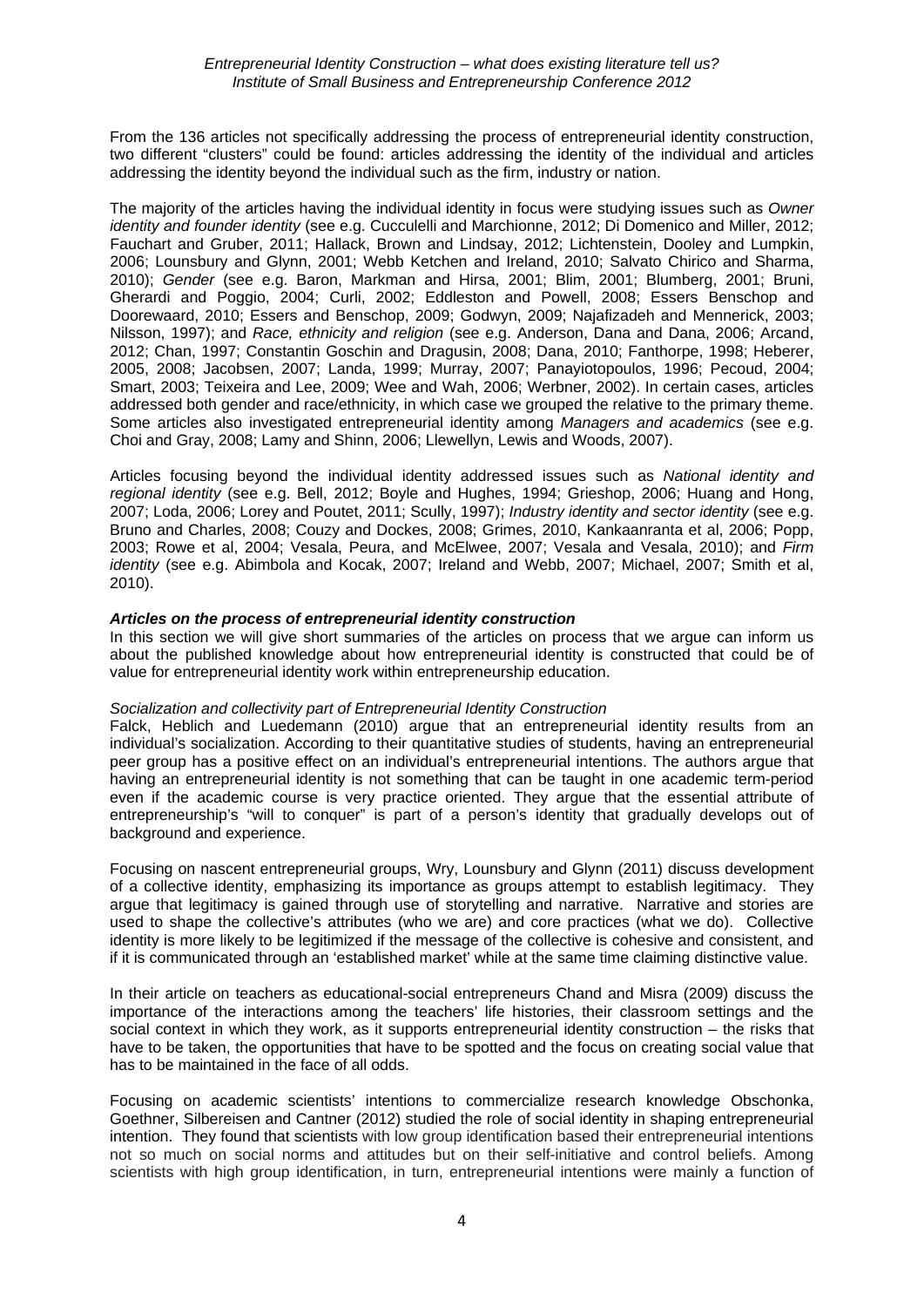social norms. This study demonstrates further the relationship between self-identity and social identity in the development of entrepreneurial intention, and probably identity.

Rigg and O'Dwyer (2012) argue that the entrepreneurial aspect of human identity is emergent and relational and it is developed through dialogue with family, customers, employees, suppliers, competitors and others. They illustrate how mentor networks in the education program can stimulate the aspiring entrepreneurs' learning of how to be, thus in part enabling acquisition of status and identity. The authors argue that individuals learn the most when acting at the 'edge of familiarity'. The boundary of the 'familiar' can be extended through the social interaction with mentor networks, including not only verbal, but non-verbal contributions as well.

Shepherd and Haynie (2009) discuss the challenge entrepreneurs face in balancing between fulfilling a need for distinctness and having a sense of belonging in order to balance their psychological health (as studies show that humans seek out both a sense of self through distinctiveness, but also have a psychological need of belonging). The authors argue that for entrepreneurs the risk is an imbalance towards distinctiveness, as part of the entrepreneurial role and because of association to the venture which must be distinct, and that this might be balanced through micro-identities. Management of multiple micro-identities, which can serve as conduits for both distinctiveness and belonging, can include processes of compartmentalization of a particular identity, and integration of aspects of identities, such that there can exist synergies. The article builds upon an integration of social identity and role identity theories and Optimal Distinctiveness Theory.

The professional identity of managers develops in the cultural context and in the social groups that they relate to professionally. Education is also part of the development of identity creating a kind of mindset in the course of a lifelong schooling process. Entrepreneurship education should equip students with the abilities needed to establish enterprises. Comparing Estonian and Finnish management students' values Aaltio (2008) argues that both the educational process itself by which identity is created is relevant, but equally relevant is its content. The use of narratives, the stimulation of tacit knowledge of the participants, collective sharing of experience and reflecting on these experiences all support identity building according to the author and therefore should be part of management education aiming to meet new economic circumstances.

### *Storytelling as part of Entrepreneurial Identity Construction*

Steyaert (2007) puts forward that storytelling and narrative identity construction can be helpful to understand entrepreneurship and the entrepreneurial subject but we need to remember that no story is ever the whole story. Storytelling is an ongoing writing of ourselves with all the coherence and contradiction this implies an embodied and embedded performance. The author raises the question whether there is such a thing as a personal narrative. The challenge with the narrative approach is to not fall for the attempt to equal the entrepreneurial event with the story and the story with the one telling the story. We should be aware of the public narratives and master-narratives that share the praise and trust in the successful entrepreneurial individual and therefore we need to find ways to readdress and explain the entrepreneurial subject of entrepreneurship without bringing the individual entrepreneur center stage.

In their article, Fletcher and Watson (2007) present negotiated narrative as a method to facilitate critical engagement with stories told and generalizations developed from them – used to draw out theoretical and practical learning that can be further applied to real world. The emphasis is on the social and relational developments of entrepreneurship and build upon a relational understanding of identity as "always an expression of relationship – to past (and future) conversations, events, experience, thoughts, idea, etc." (pg. 13). The authors propose that negotiated narrative can be delivered by juxtaposing storytelling with case examples of business start-ups. The intention is to emphasize the social and relational processes through which entrepreneurial ideas emerge. Through relationships, dialogues and interactions, identities are shaped socially – people develop a sense of 'who they are' and where they are going.

Through studying the contrasting life stories of two entrepreneurs, Johansson (2004) argued that "identities are formed partly by storytelling … [are] constructed and can be fruitfully studied with a narrative approach"(pg. 279). He argues that storytelling is used to illustrate perceived and enacted 'windows of opportunities' involving dialogues which the entrepreneur has both with himself and with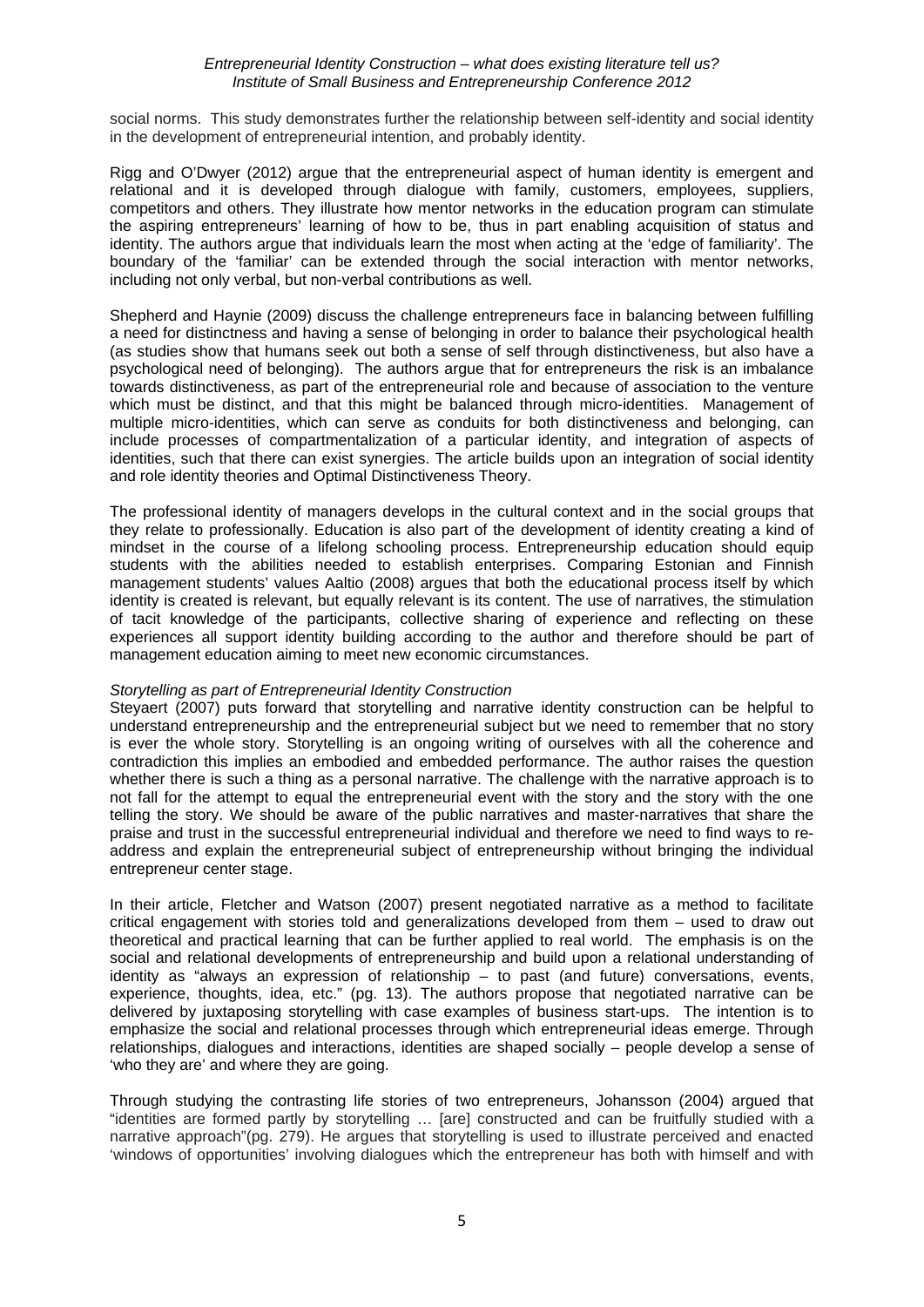others. Through such storytelling, entrepreneurial experience gained is demonstrated to himself and others.

Haynie and Shepherd (2011) studied soldiers and marines engaged in a career retraining program in entrepreneurship necessitated by trauma. Their data highlight that the ones transitioning well, made good progress in constructing foundations for re-conceptualizing their sense of self, such as constructing narratives of their traumatic experiences that is not focusing on blaming others but rather to try to move forward in life with these new challenges to enact upon. They conclude that managing career transition involves the enactment of behaviors focused on rebuilding career-identity foundations.

Harmeling (2011) offers a conceptualization of the entrepreneurial identity construction process as restorying, in which "individuals undertake to develop, maintain and exhibit both personal and social identities."(pg. 746). She goes on to explain that re-storying allows for development of self-narrative, in which the individuals build "exposure to new worlds, [and] access to the tools for operating in those worlds, action/doing."(pg. 747). Harmeling argues that entrepreneurship education can be an 'identity workspace', where individuals can gain not only knowledge, but experiences including development of self-narrative, enabling entrepreneurial identity construction.

Rae (2005) presents a proposed model for entrepreneurial learning, with three main subjects to which additional subjects are connected. The three subjects are: personal & social emergence, contextual learning and negotiated enterprise. In particular, the personal and social emergence relates to learning about oneself that helps inform the formation of one's entrepreneurial identity, especially as this is often in dynamic with existing identity/roles, such as gender roles like mother/wife or father/husband. Entrepreneurial identities are constructed through narrative and storytelling as the individual develops confidence in the entrepreneurial role. The contextual learning and negotiated enterprise continue the narrative development of identity, but this is expanded to the story of the firm, not just the entrepreneur. The individuals driving the enterprise utilize their role set to legitimize the enterprise identity through storytelling and negotiation.

Jain George and Maltarich (2009) look at role identity development of academics becoming entrepreneurs or entrepreneurial. The process is highly dependent on both the individual and social factors. Individually, it is a process of sense-making – finding ways to translate values and composite new actions onto the existing (more anchored or permanent) role/identity of 'academic/scientist'. The social factors are the norms of the local context – how reticent they are to appreciating entrepreneurial activity impacts how easily or not the identity is adopted. The academics also use storytelling to shape and guide behavior as an entrepreneur, explaining how certain 'entrepreneurial' actions actually uphold the academic values. The identity work towards entrepreneur does not displace the existing identity of academic/scientist, but is added to, integrated with the existing identity – the authors call this composite. This involves decision making regarding how time will be spent and how core values can be achieved, recognizing the value of the entrepreneurial action. The process is explained as also dependent upon career aspiration and current status, again with the primary identity of academic taking preference, such that tenure was secured first, or entrepreneurial action was mainly conducted during sabbatical or other 'free time'. Salience (Stryker and Serpe 1982) was used to manage the inherent conflict of the composite or hybrid identities.

### *Strategic positioning as part of Entrepreneurial Identity Construction*

In a conceptual piece of work, building from existent literature, including the work of Lacan, Jones and Spicer (2005) argue that the 'entrepreneur' in the center of entrepreneurship may be – instead of the identity to achieve – a placeholder, a space towards which action is to be taken. They suggest that it is through the action towards the space or placeholder that the identity is formed.

Hytti (2005) argues that identity construction processes reflect exigencies of the time and place in which the process unfolds and that, by attending to where and when a person's narrative unfolds and is told, we will detect the "new meanings of entrepreneurship" and therefore, can observe an entrepreneurial identity developing. Following others, she shows that "entrepreneurs are active agents who construct an entrepreneurial identity by applying their other identities and positions, their own past and present experiences and future perspectives as resources in the story (Linstead and Thomas, 2002; Thomas and Linstead, 2002)." (pg. 605).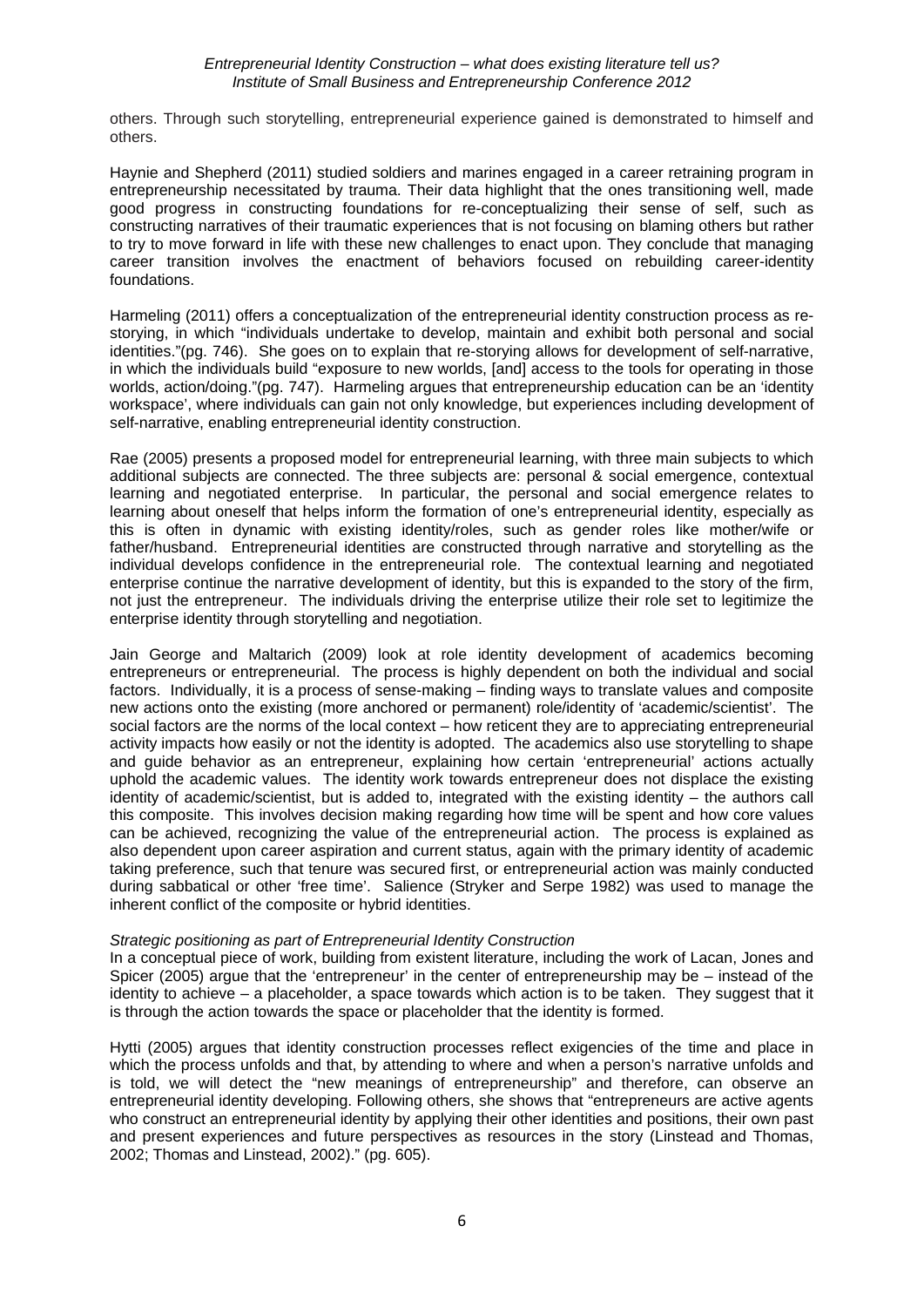Nadin (2007) studied female entrepreneurs with small businesses in the care-giving sector and their accounts reveal that these entrepreneurs often silenced their entrepreneurial identity and embraced their female identity, reflecting the mobilization of a number of highly gendered "selves". "This is explained in terms of the participants' desire for legitimacy and integrity, principally in the eyes of their employees, something which is itself prompted by the precariousness of their position as female business owners in this sector. It also demonstrates the "plurality of this positioning, and the potential contradictions (e.g. between "boss" and "friend"), is reconciled by constantly sliding between the different identities, which can be regarded as symbolic spaces through the occupation of which they seek legitimacy and acceptance." (pg. 465)

Madsen, Neergaard and Ullhøi (2008) use female entrepreneurship as a way to discuss identity and role formation relative to both individual and social theories. Female entrepreneurship is used as an example as there is evidence of structural and institutional limitations which influence entrepreneurial behavior – i.e. that glass ceilings, access to capital, expectations of other more socialized roles, such as that of mother/wife impact and impede females from taking or succeeding in the role of entrepreneur. This challenge is also exemplified in Essers and Benschop's (2007) analysis of Turkish and Moroccan women entrepreneurs in the Netherlands. In their article, they expose the plethora of social identities that the women studied must constantly juggle and negotiate in order to pursue entrepreneurial activity.

Madsen, Neergaard and Ullhøi go on to present a typology of four dominant orientations of female entrepreneurs differentiated mainly by profit orientation and family vs. work orientation. The authors argue that female entrepreneurship theory has mainly addressed female entrepreneurs as one homogenous group, and emphasized a structuralist approach which does not allow for recognition of individual influence on role/identity. The authors argue that the field would benefit from taking an interactionist approach to roles and identity, in order to recognize the potential of 'self-definition' and influence on symbolism regarding roles and identity. The authors state that the decisions around career, and how identities are constructed and reconstructed are not gender specific and as such women have the ability to influence their own life paths.

### *Symbols: visual and oral as part of Entrepreneurial Identity Construction*

How do entrepreneurs persuade relevant stakeholders to become part of their venture despite a lack of tangible predictors of competence? In attempting to naturalize their venture and convince others of the feasibility of their entrepreneurial idea, entrepreneurs depend on their own efficacy at symbolically employing speech and visual presentation. Based upon a visual ethnographic study of three entrepreneurs Clarke (2011) demonstrates how entrepreneurs use visual symbols to: present an appropriate scene to stakeholders; create professional identity and emphasize control as well as regulate emotions. The types of visual symbols used are: *setting* such as office furniture, space and arrangements as well as external surroundings e.g. car park; *props* such as pictures/paintings, displays of prototypes, framed patents/historical documents; *dress* e.g. formal or informal, to impact on audience; *expressiveness* meaning visually conveying emotions or thoughts through body or facial movements.

In their article based on an ethnographic study Down and Warren (2008) show how entrepreneurs use clichés to secure robust, useful, and achievable sense of entrepreneurial self-identity. Clichés are a discursive means by which to explore the possibilities of incorporating new or otherwise unfamiliar experiences into the individual´s ontological narrative. The use of these discursive practices does not necessarily put the individual at too great a risk should the story that is created via use of cliché prove surplus to requirements. The prospective venturer may see a chasm between themselves and the superhuman, the heroic, the extraordinary entrepreneurial identity and feel daunted in aspiring to construct such an identity. The clichéd language including elements such as risk, ambition, growth and control, identified by the authors may evoke vivid imagery more safely.

Entrepreneurs are empowered by entrepreneurial discourse to bring about creative destruction (Anderson and Warren 2011). Anderson and Warren's (2011) article addresses the social formation of the entrepreneurial self by exploring the identity play of a flamboyant entrepreneur (the CEO of Ryanair) as it has been played out in media. The newspaper narratives of the CEO present a rough tongued brawler who is using jesting and clowning to capture emotional attraction. The authors argue that this production and use of identity is purposeful, it is strategic and tactical. He uses the license of his entrepreneurial identity to strategically shift debate into his chosen territory, i.e. he uses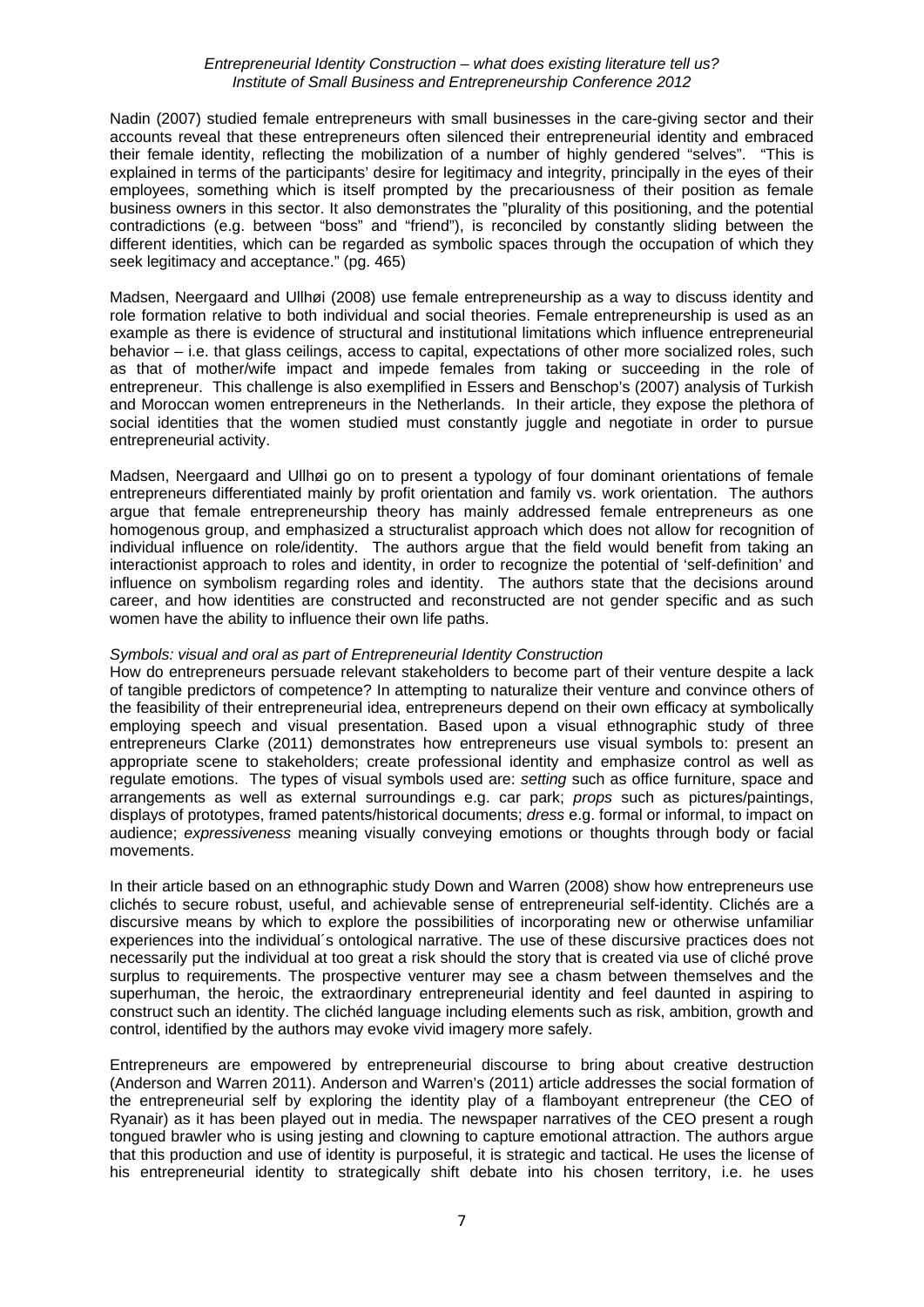entrepreneurial identity to create competitive advantage. The CEO legitimates his opinions, views and actions by recourse to the logic and desirability of the entrepreneurial metaphor. With this identity play the authors illustrate that identity is something we do identity work to acquire and in this work discourse can be used to legitimize entrepreneurial action.

Smith (2011) discusses that identity of a (family) firm is developed through storyboards and scrapbooks, put on display in the business environment. The author argues that storyboards and scrapbooks allow for visual contribution to 'narrative' – the heuristic and semiotic can help shape/maintain identity through communicated values, traditions, business practice, and also keeping alive memories (critical incidents). These can contribute to the sense-making around being/becoming entrepreneurial.

Considering entrepreneurial identity to be a combination of individual and organizational symbolism and storytelling, including visual construction of entrepreneurs and their organizations, to be a means to produce entrepreneurial identities Boje and Smith (2010) study how two famous entrepreneurs have crafted and re-invented their identities over the years. The authors analyze visual images and textual storytelling downloaded from the entrepreneurs' company websites and discuss how these in fact has a high level of dialogism i.e. answering the commentary of other authors' texts. One of their conclusions is that the companies of the two entrepreneurs co-manufacture the identities of their entrepreneurial-leaders by inter-mingling the corporate intentionality of the images and narratives with fragments of direct discourse.

# **Discussion**

From the literature, we find some interesting elements of entrepreneurial identity construction that we argue to be of relevance for entrepreneurship education: socialization and collectivity, storytelling, strategic positioning, and the use of oral and visual symbols. We do not argue that this is list is exhaustive, but rather a starting point for discussing how to also consider the identity work part of entrepreneurship education.

The literature tells us that identity, even when specific to an individual, is a social phenomenon, and is thus constructed through interaction with others, as presented by many of the articles reviewed. Individuals are recognized as capable of maintaining multiple identities, relative to roles associated to their work and family position as well as other social contexts, as argued, for example by the work of Shepherd and Haynie and Madsen, Neergaard and Ullhøi. An entrepreneurial identity is mainly associated to a professional role, but is also influenced by social norms about the personification of the role, which sometimes leads to legitimacy challenges. In part, due to the challenge of establishing legitimacy, and integrating (or isolating) the role of the entrepreneur with other identities, construction of the entrepreneurial identity is dependent upon interaction with critical stakeholders. For example, building from the Johansson article, we would argue that the storytelling, through which entrepreneurial experience gained is claimed, illustrates how entrepreneurial identity is legitimized and reinforced. Even when focusing on a collective identity, Wry, Lounsbury and Glynn's article reinforces the importance of narrative and storytelling in identity work, and how this is carried out in interaction with others.

These findings present implications for entrepreneurship education. Literature suggests that educations interested in facilitating the process of entrepreneurial identity construction need to incorporate highly engaged mentor and stakeholder networks, with whom the entrepreneurs can shape and negotiate their identity. In addition, entrepreneurship educations can incorporate methods involving narratives and storytelling, which entrepreneurs can use to help legitimize their identities as they are being constructed.

Some options for narrative construction include the following. Students could produce visual images and texts as part of their process of creating an entrepreneurial identity. The language students' use and the way they interact (dress code, speaking, non-verbal techniques etc.) with their stakeholders could build upon clichés and symbols of entrepreneurship, helping them to legitimize an identity not only for themselves, but with others. Building student awareness of how some episodes are important not from a content or practical use perspective, but from an identity creating perspective could facilitate student ability to recognize and utilize critical incidents/events to their purpose. Students could maintain scrapbooks which would allow them to both build a biographical history of their entrepreneurial identity construction, but also to symbolize critical events or incidents which were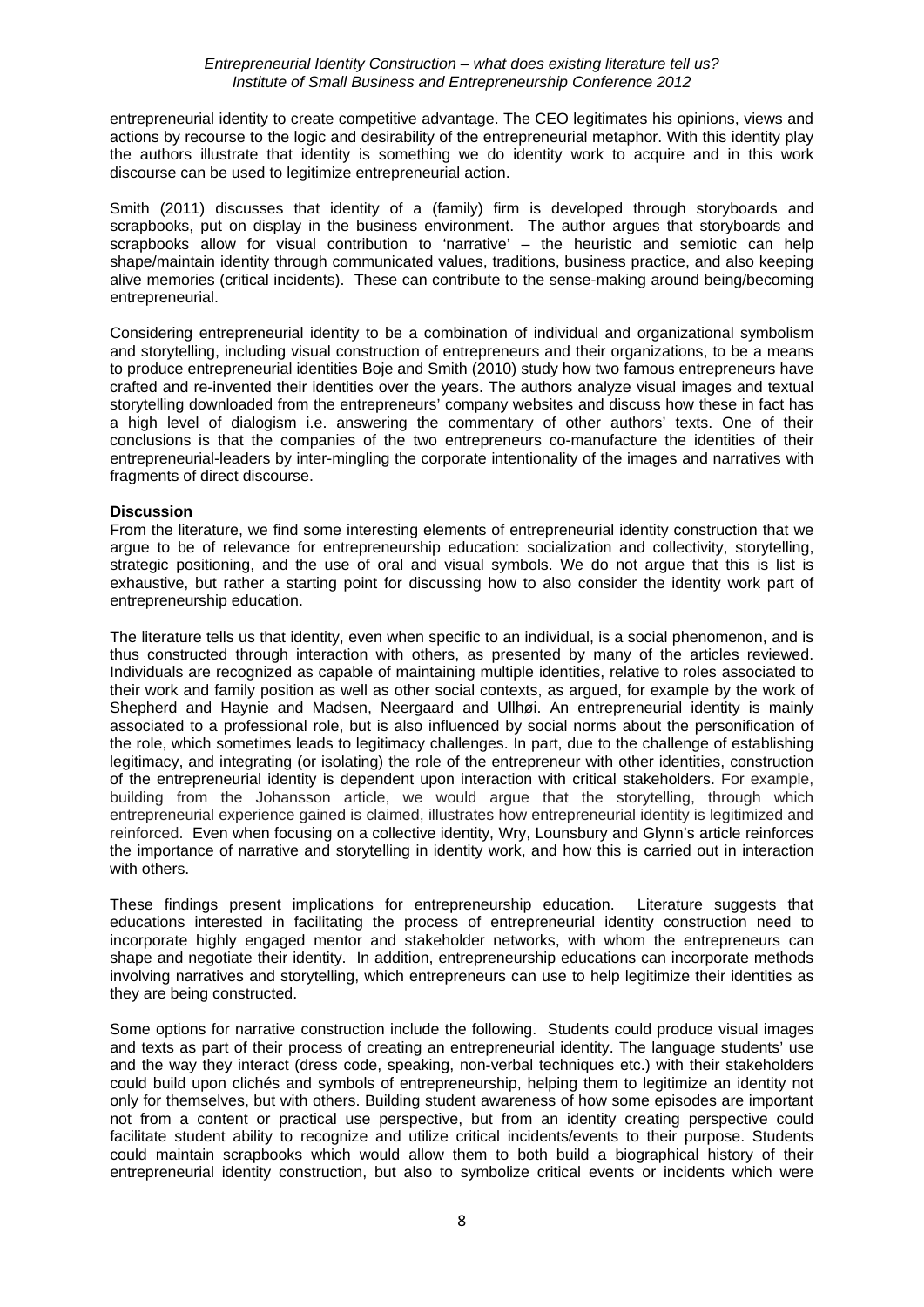important moments shaping their development. These symbols can then be incorporated into the storytelling and negotiated narratives used to gain legitimacy.

## **Conclusions**

Based on study of existing literature on entrepreneurial identity construction this paper argues that the identity construction part of entrepreneurship education needs to be discussed and brought to the foreground as equally important as the content and pedagogy of the education. It is pivotal for faculty of such educations as well as for the nascent entrepreneurs/students to strategically work with identity construction. Setting aside time for reflection both individually as well as collectively to make sense of experiences in relation to entrepreneurial identity construction is one way to create the crucial narrative of oneself as entrepreneur, the narrative that is going to encourage and legitimate entrepreneurial actions beyond the educational setting.

Developing an entrepreneurial identity poses different challenges/hurdles for each individual and for classes of individuals (e.g., women, immigrants, ethnic groups, individuals in established and traditional career roles). Each person will likely confront his or her own internal dialogue about how the entrepreneurial identity fits with his or her social groups' expectations and demands. In addition, each will have to engage in negotiations about the legitimacy of the role of entrepreneur with these social groups as well as others. We propose that educational experiences that call attention to such challenges, label them predictable and manageable, and provide opportunities for aspiring and acting entrepreneurs to reflect on, prepare for, and negotiate, can increase commitment to entrepreneurship.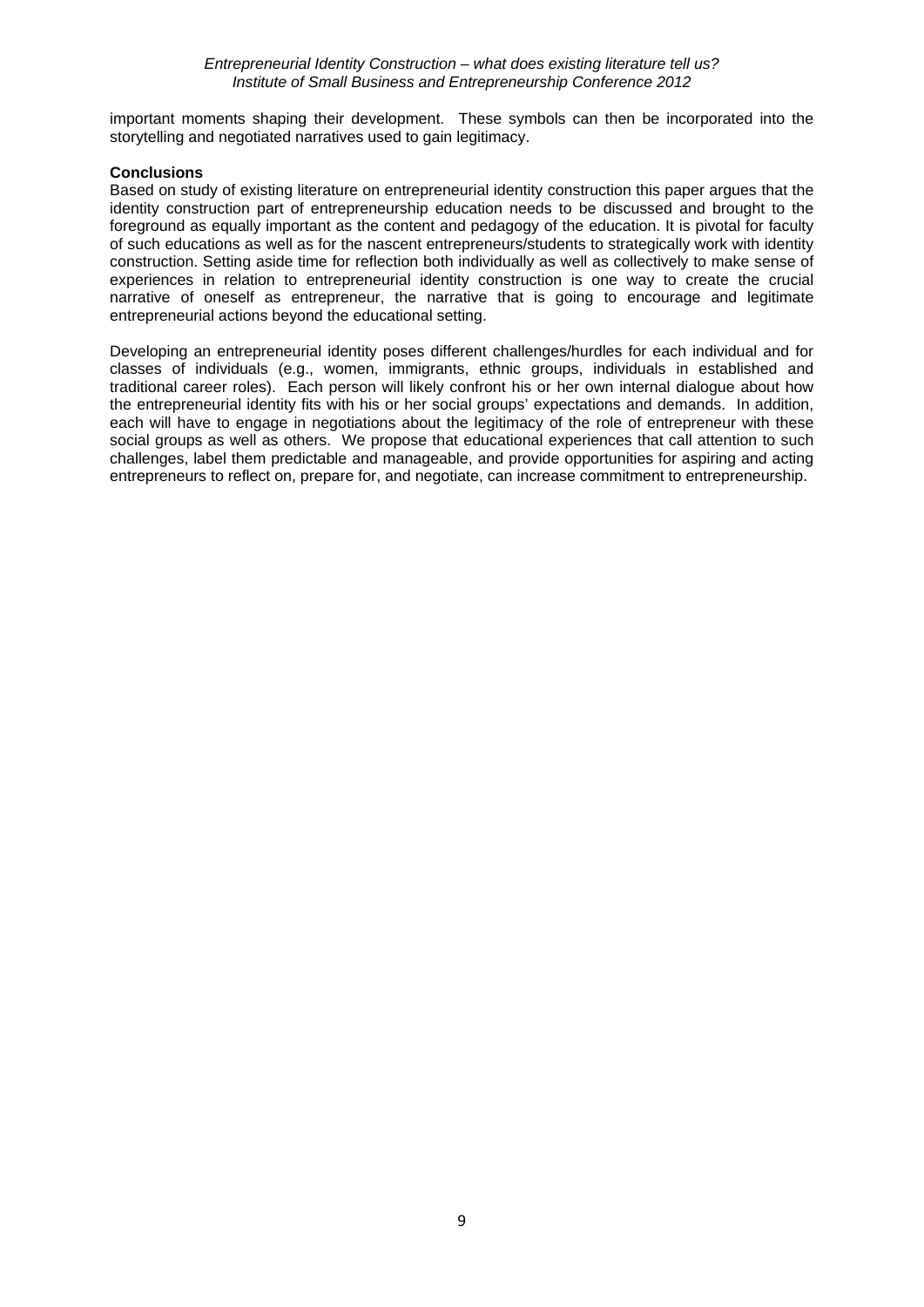## **References**

- Aaltio, I. (2008), "Management education as an identity construction: the case of Estonia and its transition economy background" *International Journal of Entrepreneurship and Small Business,* 5, 1, 83-99.
- Anderson, A. R. and Warren, L. (2011), "The entrepreneur as hero and jester: Enacting the entrepreneurial discourse" *International Small Business Journal*.
- Bager, T. (2011), "Entrepreneurship education and new venture creation: a comprehensive approach" in: Hindle, K. and Klyver, K. (eds.) *Handbook of Research on New Venture Creation.* Edward Elgar, Cheltenham, UK, 299-315.
- Baumeister, R. F. (2011), "Self and identity: a brief overview of what they are, what they do, and how they work" *Annals of the New York Academy of Sciences,* 1234, 48-55.
- Boje, D. and Smith, R. (2010), "Re-storying and visualizing the changing entrepreneurial identities of Bill Gates and Richard Branson" *Culture & Organization,* 16, 4, 307-331.
- Chand, V. S. and Misra, S. (2009), "Teachers as Educational-Social Entrepreneurs" *Journal of Entrepreneurship,* 18, 2, 219-228.
- Clarke, J. (2011), "Revitalizing Entrepreneurship: How Visual Symbols are Used in Entrepreneurial Performances" *Journal of Management Studies,* 48, 6, 1365-1391.
- Down, S. and Warren, L. (2008), "Constructing narratives of enterprise: clichés and entrepreneurial self-identity" *International Journal of Entrepreneurial Behaviour & Research,* 14, 1, 4-23.
- Edelman, L., Manolova, T. and Brush, C. G. (2008), "Entrepreneurship Education: Correspondence Between Practices of Nascent Entrepreneurs and Textbook Prescriptions for Success" *Academy of Management Learning and Education,* 7, 1, 56-70.
- Essers, C. and Benschop, Y. (2007), "Enterprising Identities: Female Entrepreneurs of Moroccan or Turkish Origin in the Netherlands" *Organization Studies,* 28, 1, 49-69.
- Falck, O., Heblich, S. and Luedemann, E. (2010), "Identity and entrepreneurship: do school peers shape entrepreneurial intentions?" *Small Business Economics,* 1-21.
- Fletcher, D. E. and Watson, T. M. (2007), "Entrepreneurship, Management Learning and Negotiated Narratives: 'Making it Otherwise for Us - Otherwise for Them'" *Management Learning,* 38, 1, 9- 26.
- Harmeling, S. S. (2011), "Re-storying an entrepreneurial identity: education, experience and selfnarrative" *Education + Training,* 53, 8/9, 741-749.
- Haynie, J. M. and Shepherd, D. (2011), "Toward a Theory of Discontinuous Career Transition: Investigating Career Transitions Necessitated by Traumatic Life Events" *Journal of Applied Psychology,* 96, 3, 501-524.
- Hytti, U. (2003), *Stories of Entrepreneurs: Narrative Construction of Identities.* Turku University.
- Hytti, U. (2005), "New meanings for entrepreneurs: from risk-taking heroes to safe-seeking professionals" *Journal of Organizational Change Management,* 18, 6, 594-611.
- Jain, S., George, G. and Maltarich, M. (2009), "Academics or entrepreneurs? Investigating role identity modification of university scientists involved in commercialization activity" *Research Policy,* 38, 6, 922-935.
- Johansson, A. W. (2004), "Narrating the Entrepreneur" *International Small Business Journal,* 22, 3, 273-293.
- Johansson, A. W. (2009), "Regional Development by Means of Broadened Entrepreneurship" *European Planning Studies,* 17, 8, 1205-1222.
- Jones, C. (2010), "Entrepreneurship education: revisiting our role and its purpose" *Journal of Small Business and Enterprise Development,* 17, 4, 500-513.
- Jones, C. and Spicer, A. (2005), "The Sublime Object of Entrepreneurship" *Organization,* 12, 2, 223- 246.
- Lähteenmäki, S. (1997), "Yrittäjyys ihmisen elämän eri vaiheissa" in: Marjosola, I.-A. (ed.) *Organisaation ja yrittäjyys.* WSOY, Porvoo, 130-151.
- Madsen, M. T., Neergaard, H. and Ulhoi, J. P. (2008), "The influence of roles and identities on female entrepreneurial agency" *International Journal of Entrepreneurship and Small Business,* 5, 3-4, 358-372.
- Melin, K. (2001), *Yrittäjyysintentiot ja niiden taustatekijät Virossa ja Suomessa. Vertailukohteina eräissä oppilaitoksissa opiskelevat moret kummassakin maassa. .*
- Mwasalwiba, E. S. (2010), "Entrepreneurship education: a review of its objectives, teaching methods, and impact indicators" *Education + Training,* 52, 1, 20-47.
- Nadin, S. (2007), "Entreprepreneurial identity in the care sector: navigating the contraditions" *Women in Management Review,* 22, 6, 456-467.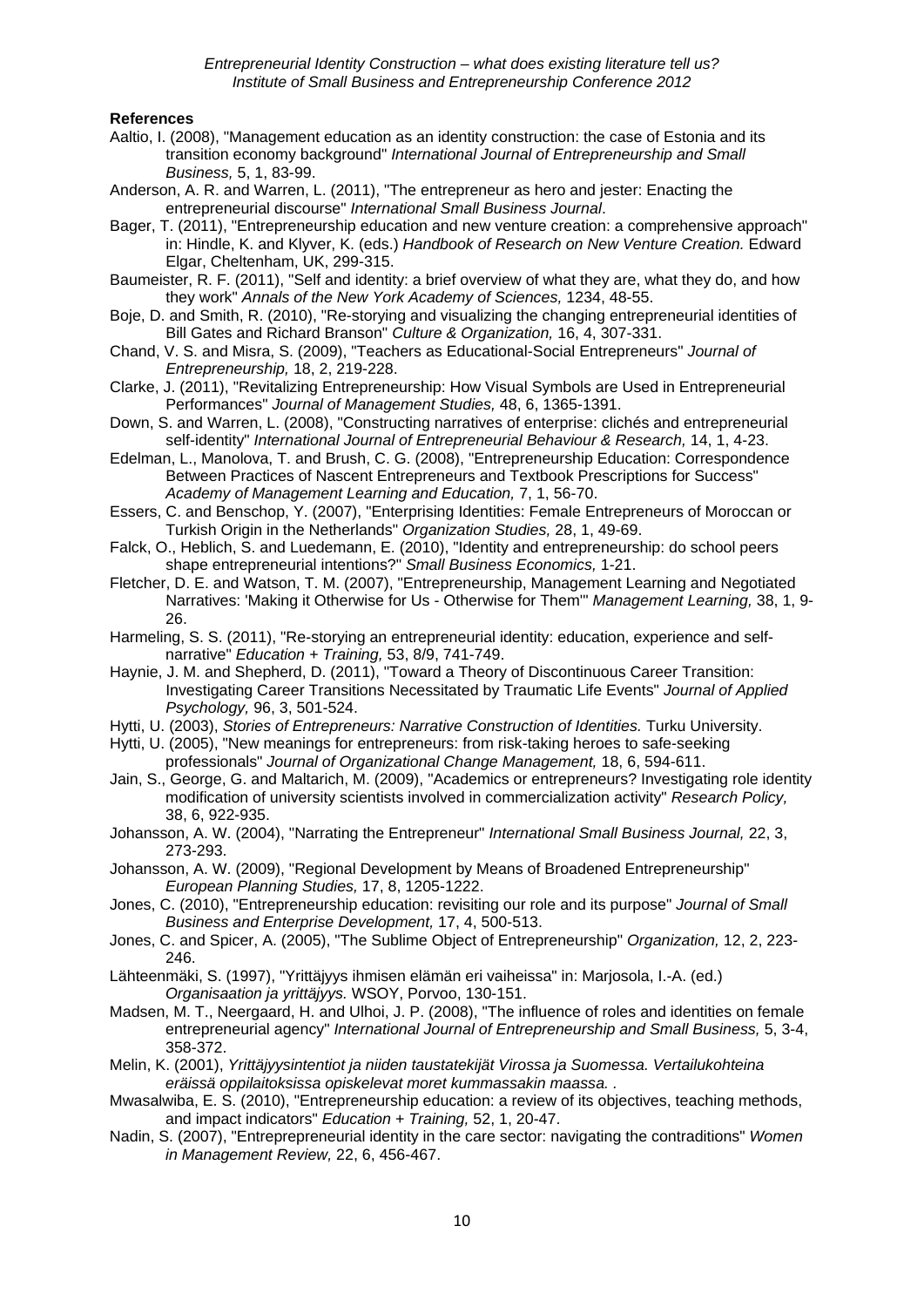- Obrecht, J.-J. (2004), "Entrepreneurial capabilities: a resource based systemic approach to international entrepreneurship" in: Dana, L.-P. (ed.) *Handbook of Research on International Entrepreneurship.* Edward Elgar, Cheltenham, UK, 248-264.
- Obrecht, J.-J. (2011), "On the relevance of the concept of entrepreneurial capabilities" *International Journal of Entrepreneurship and Small Business,* 13, 2, 107-125.
- Obschonka, M., Goethner, M., Silbereisen, R. K. and Cantner, U. (2012), "Social identity and the transition to entrepreneurship: The role of group identification with workplace peers" *Journal of Vocational Behavior,* 80, 1, 137-147.
- Rae, D. (2005), "Entrepreneurial learning: a narrative-based conceptual model" *Journal of Small Business and Enterprise Development,* 12, 3, 323-335.
- Rigg, C. and O'Dwyer, B. (2012), "Becoming an entrepreneur: researching the role of mentors in identity construction" *Education + Training,* 54, 4, 319-329.
- Sánchez, J. (2011), "University training for entrepreneurial competencies: Its impact on intention of venture creation" *International Entrepreneurship and Management Journal,* 7, 2, 239-254.
- Shepherd, D. and Haynie, J. M. (2009), "Birds of a feather don't always flock together: Identity management in entrepreneurship" *Journal of Business Venturing,* 24, 4, 316-337.
- Smith, R. (2011), "The role of storyboards and scrapbooks in propagating entrepreneurial value in family business settings" *World Review of Entrepreneurship, Management and Sustainable Development,* 7, 3, 260-271.
- Steyaert, C. (2007), "Of course that is not the whole (toy) story: Entrepreneurship and the cat's cradle" *Journal of Business Venturing,* 22, 5, 733-751.
- Stryker, S. and Serpe, R. (1982), "Commitment, identity salience and role behavior: theory and research example" in: Ickes, W. and Knowles, E. S. (eds.) *Personality, Roles and Social Behavior.* Springer-Verlag, New York, NY, 199-218.
- Sveningsson, S. and Alvesson, M. (2003), "Managing Managerial Identities: Organizational Fragmentation, Discourse and Identity Struggle" *Human Relations,* 56, 10, 1163-1193.
- Watson, T. J. (2009), "Entrepreneurial Action, Identity Work and the Use of Multiple Discursive Resources" *International Small Business Journal,* 27, 3, 251-274.
- Vesalainen, J. and Pihkala, T. (2000), "Entrepreneurial identity, intentions and the effect of the pushfactor" *International Journal of Entrepreneurship* 4, 111-136.
- Wry, T., Lounsbury, M. and Glynn, M. A. (2011), "Legitimating Nascent Collective Identities: Coordinating Cultural Entrepreneurship" *Organization Science,* 22, 2, 449-463.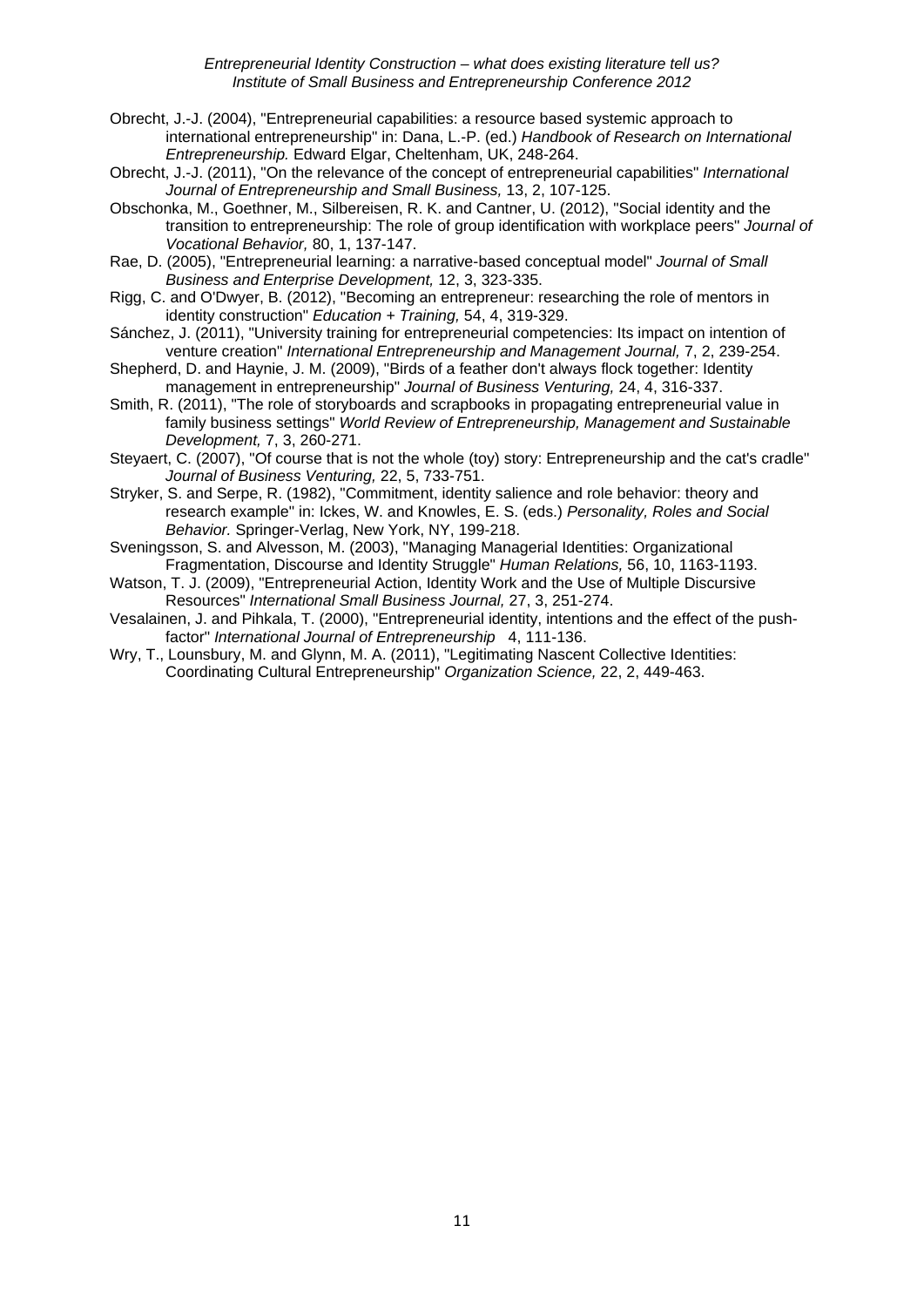**Appendix A**: List of reviewed articles regarding 'identity' and 'entrepreneurship'

- Aaltio, I. 2008, "Management education as an identity construction: The case of Estonia and its transition economy background", *International Journal of Entrepreneurship and Small Business,*  vol. 5, no. 1, pp. 83-99.
- Abimbola, T. & Kocak, A. 2007, "Brand, organization identity and reputation: SMEs as expressive organizations: A resources-based perspective", *Qualitative Market Research,* vol. 10, no. 4, pp. 416-430.
- Alexander Haslam, S. & Reicher, S. 2007, "Identity entrepreneurship and the consequences of identity failure: The dynamics of leadership in the BBC prison study", *Social psychology quarterly,* vol. 70, no. 2, pp. 125-147.
- Anderson, A.R. & Warren, L. 2011, "The entrepreneur as hero and jester: Enacting the entrepreneurial discourse", *International Small Business Journal,* vol. 29, no. 6, pp. 589-609.
- Anderson, C.W. 2010, "Journalistic networks and the diffusion of local news: The brief, happy news life of the "Francisville Four"", *Political Communication,* vol. 27, no. 3, pp. 289-309.
- Anderson, R.B., Dana, L.P. & Dana, T.E. 2006, "Indigenous land rights, entrepreneurship, and economic development in Canada: "Opting-in" to the global economy", *Journal of World Business,* vol. 41, no. 1, pp. 45-55.
- Arballo, F. 2008, "Chile: Global design event", *Wool Record,* vol. 167, no. 3761, pp. 59-60.
- Arcand, S. 2012, "Transmission of entrepreneurial spirit from first to second generation ethnic minorities in Montreal: Opening paths for further researches", *Journal of Enterprising Communities,* vol. 6, no. 1, pp. 39-56.
- Balmer, J.M.T., Powell, S.M. & Greyser, S.A. 2011, "Explicating Ethical Corporate Marketing. Insights from the BP Deepwater Horizon Catastrophe: The Ethical Brand that Exploded and then Imploded", *Journal of Business Ethics,* vol. 102, no. 1, pp. 1-14.
- Baron, R.A., Markman, G.D. & Hirsa, A. 2001, "Perceptions of women and men as entrepreneurs: Evidence for differential effects of attributional augmenting", *Journal of Applied Psychology,* vol. 86, no. 5, pp. 923-929.
- Bell, C. 2012, "Kiwiana goes upmarket: Vernacular mobilization in the new century", *Continuum,* vol. 26, no. 2, pp. 275-288.
- Bertella, G. 2011, "Communities of Practice in Tourism: Working and Learning Together. An Illustrative Case Study from Northern Norway", *Tourism Planning and Development,* vol. 8, no. 4, pp. 381-397.
- Bíró, A.-. & Lennox, C. 2011, "Introductory study: Civil society actors and the international protection regime for minorities", *International Journal on Minority and Group Rights,* vol. 18, no. 2, pp. 135- 160.
- Blessing, A. 2012, "Magical or Monstrous? Hybridity in Social Housing Governance", *Housing Studies,*  vol. 27, no. 2, pp. 189-207.
- Blim, M. 2001, "Italian women after development: Employment, entrepreneurship, and domestic work in the Third Italy", *History of the Family,* vol. 6, no. 2, pp. 257-270.
- Blumberg, R.L. 2001, ""We are family": Gender, microenterprise, family work, and well-being in Ecuador and the Dominican Republic - with comparative data from Guatemala, Swaziland, and Guinea-Bissau", *History of the Family,* vol. 6, no. 2, pp. 271-299.
- Boje, D. & Smith, R. 2010, "Re-storying and visualizing the changing entrepreneurial identities of Bill Gates and Richard Branson", *Culture and Organization,* vol. 16, no. 4, pp. 307-331.
- Bostock, W.W. 1998, "Language grief: a 'raw material' of ethnic conflict", *Nationalism and Ethnic Politics,* vol. 3, no. 4, pp. 94-112.
- Boyle, M. & Hughes, G. 1994, "The politics of urban entrepreneurialism in Glasgow", *Geoforum,* vol. 25, no. 4, pp. 453-470.
- Bruni, A., Gherardi, S. & Poggio, B. 2004, "Doing gender, doing entrepreneurship: An ethnographic account of intertwined practices", *Gender, Work and Organization,* vol. 11, no. 4, pp. 406-429.
- Bruno, H. & Charles, B.C. 2008, "Beyond the concept of 'getting big or getting out': Entrepreneurship strategies to survive as a farm family", *International Journal of Entrepreneurship and Small Business,* vol. 6, no. 3, pp. 479-495.
- Brydon, L. 2008, "Constructing Avatime: Questions of history and identity in a West African polity, c. 1690s to the twentieth century", *Journal of African History,* vol. 49, no. 1, pp. 23-42.
- Buang, N.A. & Awalludin, D.E. 2011, "Managing quality entrepreneurship course for community college students in Malaysia", *International Business Management,* vol. 5, no. 5, pp. 255-265.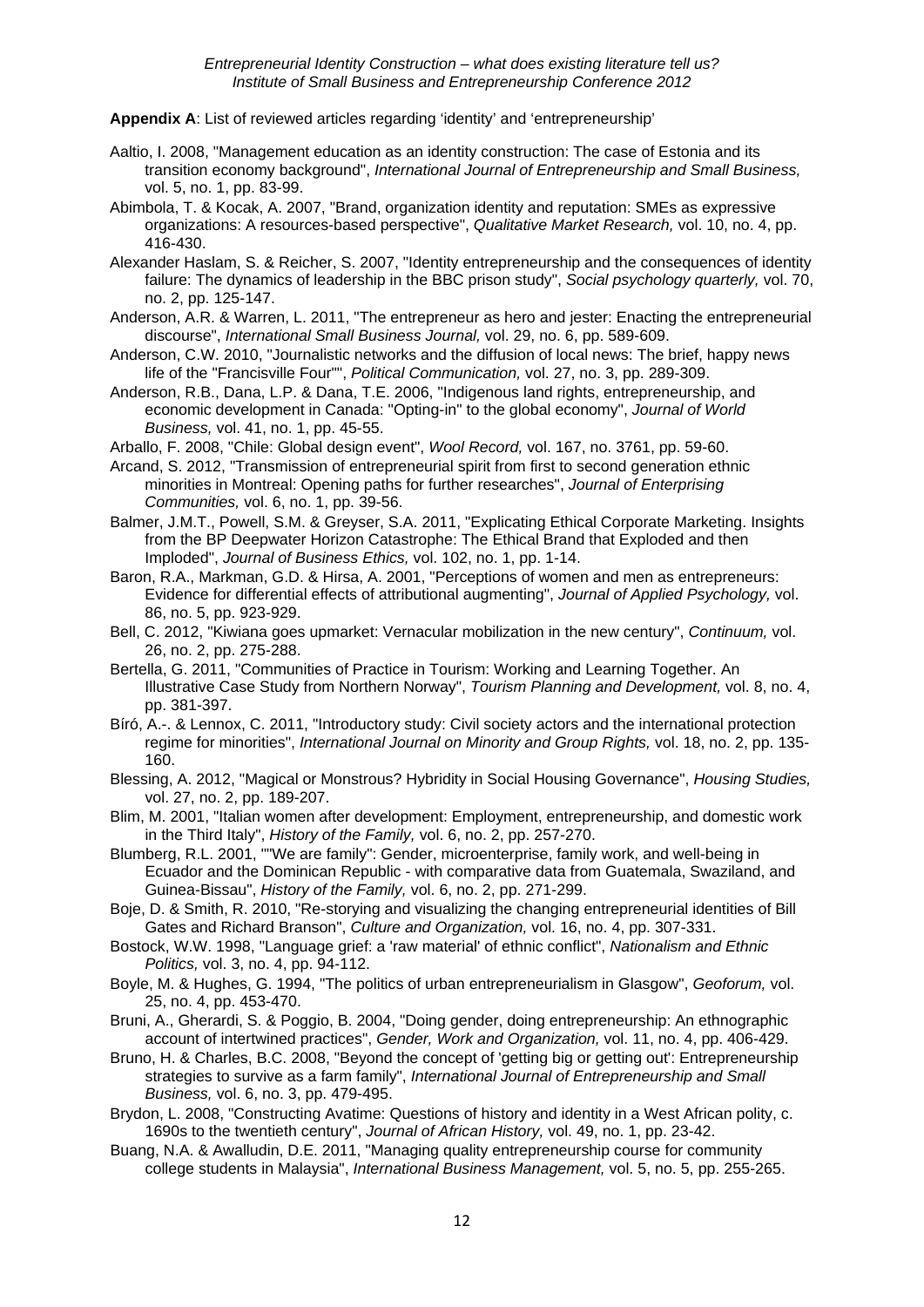- Bugge, A.B. & Lavik, R. 2010, "Eating out a multifaceted activity in contemporary Norway", *Food, Culture and Society,* vol. 13, no. 2, pp. 215-240.
- Chan, S. 1997, "Migration, cultural identity and assimilation effects on entrepreneurship for the overseas Chinese in Britain", *Asia Pacific Business Review,* vol. 3, no. 4, pp. 211-222.
- Chand, V.S. & Misra, S. 2009, "Teachers as educational-social entrepreneurs: The innovation-social entrepreneurship spiral", *Journal of Entrepreneurship,* vol. 18, no. 2, pp. 219-228.
- Choi, D.Y. & Gray, E.R. 2008, "Socially responsible entrepreneurs: What do they do to create and build their companies?", *Business horizons,* vol. 51, no. 4, pp. 341-352.
- Clarke, J. 2011, "Revitalizing Entrepreneurship: How Visual Symbols are Used in Entrepreneurial Performances", *Journal of Management Studies,* vol. 48, no. 6, pp. 1365-1391.
- Constantin, D.-., Goschin, Z. & Drǎguşin, M. 2008, "Ethnic entrepreneurship as an integrating factor in civil society and a gate to religious tolerance: A spotlight on Turkish entrepreneurs in Romania", *Journal for the Study of Religions and Ideologies,* vol. 7, no. 20, pp. 49-79.
- Corbridge, S. 1997, "All change? Pangloss and the global political economy", *Geographica Hafniensia,*  vol. C7, pp. 7-14.
- Couzy, C. & Dockes, A.-. 2008, "Are farmers businesspeople? Highlighting transformations in the profession of farmers in France", *International Journal of Entrepreneurship and Small Business,*  vol. 6, no. 3, pp. 407-420.
- Craig, J.B., Dibrell, C. & Davis, P.S. 2008, "Leveraging family-based brand identity to enhance firm competitiveness and performance in family businesses", *Journal of Small Business Management,*  vol. 46, no. 3, pp. 351-371.
- Cucculelli, M. & Marchionne, F. 2012, "Market opportunities and owner identity: Are family firms different?", *Journal of Corporate Finance,* vol. 18, no. 3, pp. 476-495.
- Curli, B. 2002, "Women entrepreneurs and Italian industrialization: conjectures and avenues for research.", *Enterprise & society,* vol. 3, no. 4, pp. 634-656.
- Da Trindade Jr., S.-. & Wehrhahn, R. 2010, "Urban governance and participation in Brazil-actors and Urban development projects in Belem do Para", *Geographische Rundschau,* vol. 62, no. 9, pp. 42-49.
- Dana, L.P. 2010, "Nunavik, Arctic Quebec: Where cooperatives supplement entrepreneurship", *Global Business and Economics Review,* vol. 12, no. 1-2, pp. 42-71.
- DeSoucey, M., Pozner, J.-., Fields, C., Dobransky, K. & Fine, A.G. 2008, "Memory and sacrifice: An embodied theory of Martyrdom", *Cultural Sociology,* vol. 2, no. 1, pp. 99-121.
- Di Domenico, M. & Miller, G. 2012, "Farming and tourism enterprise: Experiential authenticity in the diversification of independent small-scale family farming", *Tourism Management,* vol. 33, no. 2, pp. 285-294.
- Down, S. & Warren, L. 2008, "Constructing narratives of enterprise: Clichés and entrepreneurial selfidentity", *International Journal of Entrepreneurial Behaviour and Research,* vol. 14, no. 1, pp. 4- 23.
- Eddleston, K.A. & Powell, G.N. 2008, "The role of gender identity in explaining sex differences in business owners' career satisfier preferences", *Journal of Business Venturing,* vol. 23, no. 2, pp. 244-256.
- Essers, C. & Benschop, Y. 2009, "Muslim businesswomen doing boundary work: The negotiation of Islam, gender and ethnicity within entrepreneurial contexts", *Human Relations,* vol. 62, no. 3, pp. 403-423.
- Essers, C. & Benschop, Y. 2007, "Enterprising identities: Female entrepreneurs of Moroccan or Turkish origin in the Netherlands", *Organization Studies,* vol. 28, no. 1, pp. 49-69.
- Essers, C., Benschop, Y. & Doorewaard, H. 2010, "Female ethnicity: Understanding muslim immigrant businesswomen in the Netherlands", *Gender, Work and Organization,* vol. 17, no. 3, pp. 320-339.
- Falck, O., Heblich, S. & Luedemann, E. 2012, "Identity and entrepreneurship: Do school peers shape entrepreneurial intentions?", *Small Business Economics,* vol. 39, no. 1, pp. 39-59.
- Falzon, M.-. & Micallef, M. 2008, "Sacred island or world empire? Locating far-right movements in and beyond Malta", *Journal of Contemporary European Studies,* vol. 16, no. 3, pp. 393-406.
- Fanthorpe, R. 1998, "Limba 'deep rural' strategies", *Journal of African History,* vol. 39, no. 1, pp. 15- 38.
- Fauchart, E. & Gruber, M. 2011, "Darwinians, communitarians, and missionaries: The role of founder identity in entrepreneurship", *Academy of Management Journal,* vol. 54, no. 5, pp. 935-957.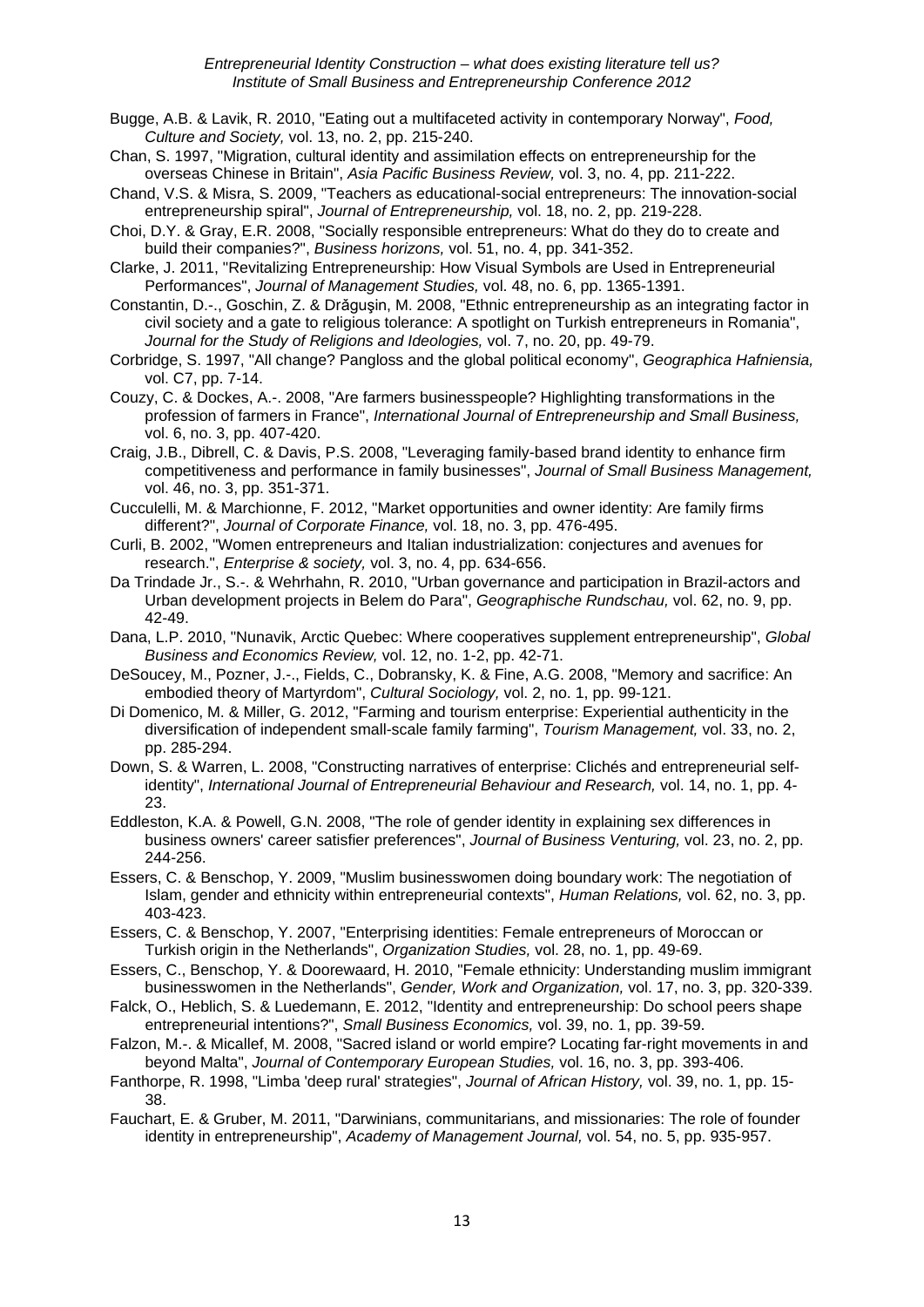- Fernández-Kelly, P. & Konczal, L. 2005, "'Murdering the alphabet' identity and entrepreneurship among second-generation Cubans, West Indians, and Central Americans", *Ethnic and Racial Studies,* vol. 28, no. 6, pp. 1153-1181.
- Fletcher, D.E. & Watson, T.J. 2007, "Entrepreneurship, management learning and negotiated narratives: 'Making it otherwise for us-otherwise for them'", *Management Learning,* vol. 38, no. 1, pp. 9-26.
- Fligstein, N. 1997, "Social skill and institutional theory", *American Behavioral Scientist,* vol. 40, no. 4, pp. 397-405.
- Forment, C.A. 1989, "Political practice and the rise of an ethnic enclave The Cuban American case, 1959-1979", *Theory and Society,* vol. 18, no. 1, pp. 47-81.
- Fuller, T. 2000, "Will small become beautiful?", *Futures,* vol. 32, no. 1, pp. 79-89.
- Glynn, M.A. & Navis, C. 2010, *Entrepreneurship, institutional emergence, and organizational leadership: Tuning in to "the next big thing" in satellite radio*.
- Godwyn, M. 2009, *"This Place Makes me Proud to be a Woman": Theoretical explanations for success in entrepreneurship education for low-income women*.
- Gotsis, G. & Kortezi, Z. 2009, "The impact of Greek Orthodoxy on entrepreneurship: A theoretical framework", *Journal of Enterprising Communities,* vol. 3, no. 2, pp. 152-175.
- Grierson, E. 2011, "Art and Creativity in the Global Economies of Education", *Educational Philosophy and Theory,* vol. 43, no. 4, pp. 336-350.
- Grieshop, J.I. 2006, "The envios of San Pablo Huixtepec, Oaxaca: Food, home, and transnationalism", *Human organization,* vol. 65, no. 4, pp. 400-406.
- Grimes, M. 2010, "Strategic sensemaking within funding relationships: The effects of performance measurement on organizational identity in the social sector", *Entrepreneurship: Theory and Practice,* vol. 34, no. 4, pp. 763-783.
- Hallak, R., Brown, G. & Lindsay, N.J. 2012, "The Place Identity Performance relationship among tourism entrepreneurs: A structural equation modelling analysis", *Tourism Management,* vol. 33, no. 1, pp. 143-154.
- Hanson, S. & Blake, M. 2009, "Gender and entrepreneurial networks", *Regional Studies,* vol. 43, no. 1, pp. 135-149.
- Harmeling, S.S. 2011, "Re-storying an entrepreneurial identity: Education, experience and selfnarrative", *Education and Training,* vol. 53, no. 8, pp. 741-749.
- Haynie, J.M. & Shepherd, D. 2011, "Toward a theory of discontinuous career transition: Investigating career transitions necessitated by traumatic life events", *Journal of Applied Psychology,* vol. 96, no. 3, pp. 501-524.
- Heberer, T. 2008, "Ethnic entrepreneurs as carriers of ethnic identity: A case study among the Liangshan Yi (Nuosu) in China", *Asian Ethnicity,* vol. 9, no. 2, pp. 97-119.
- Heberer, T. 2005, "Ethnic entrepreneurship and ethnic identity: A case study among the Liangshan Yi (Nuosu) in China", *China Quarterly,* , no. 182, pp. 407-427.
- Herrmann-Pillath, C. 2001, "A General Refutation of the Law of One Price as Empirical Hypothesis", *Jahrbucher fur Nationalokonomie und Statistik,* vol. 221, no. 1, pp. 45-67.
- Huang, J. & Hong, L. 2007, "Chinese diasporic culture and national identity: The taming of the Tiger Balm Gardens in Singapore", *Modern Asian Studies,* vol. 41, no. 1, pp. 41-76.
- Hytti, U. 2005, "New meanings for entrepreneurs: From risk-taking heroes to safe-seeking professionals", *Journal of Organizational Change Management,* vol. 18, no. 6, pp. 594-611.
- Ireland, R.D., Tihanyi, L. & Webb, J.W. 2008, "A tale of two politico-economic systems: Implications for entrepreneurship in central and Eastern Europe", *Entrepreneurship: Theory and Practice,* vol. 32, no. 1, pp. 107-130.
- Ireland, R.D. & Webb, J.W. 2007, "A multi-theoretic perspective on trust and power in strategic supply chains", *Journal of Operations Management,* vol. 25, no. 2, pp. 482-497.
- Isaac, R.K. 2010, "Alternative tourism: New forms of tourism in Bethlehem for the Palestinian tourism industry", *Current Issues in Tourism,* vol. 13, no. 1, pp. 21-36.
- Jacobsen, M. 2007, "Re-conceptualising notions of Chinese-ness in a Southeast Asian context. From diasporic networking to grounded cosmopolitanism", *East Asia,* vol. 24, no. 2, pp. 213-227.
- Jain, S., George, G. & Maltarich, M. 2009, "Academics or entrepreneurs? Investigating role identity modification of university scientists involved in commercialization activity", *Research Policy,* vol. 38, no. 6, pp. 922-935.
- Jamal, A. 2005, "Playing to win: An explorative study of marketing strategies of small ethnic retail entrepreneurs in the UK", *Journal of Retailing and Consumer Services,* vol. 12, no. 1, pp. 1-13.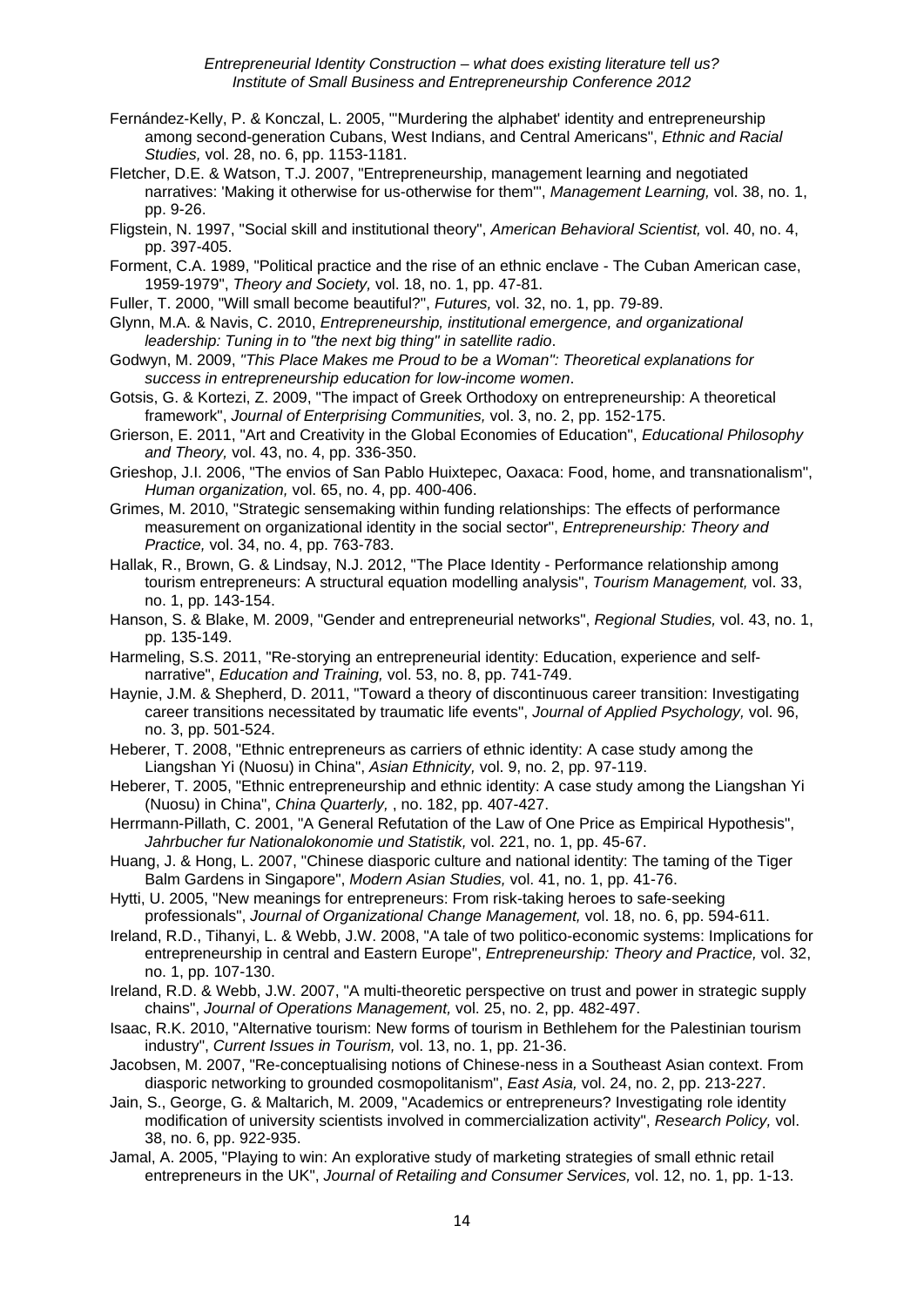- Jamison, A. & Mejlgaard, N. 2010, "Contextualizing nanotechnology education: Fostering a hybrid imagination in Aalborg, Denmark", *Science as Culture,* vol. 19, no. 3, pp. 351-368.
- Johansson, A.W. 2009, "Regional development by means of broadened entrepreneurship", *European Planning Studies,* vol. 17, no. 8, pp. 1205-1222.
- Johansson, A.W. 2004, "Narrating the entrepreneur", *International Small Business Journal,* vol. 22, no. 3, pp. 273-293.
- Jones, C. & Spicer, A. 2005, "The sublime object of entrepreneurship", *Organization,* vol. 12, no. 2, pp. 223-246.
- Joseph, J. & Selvaraj, P. 2010, "Caste and social emancipation through retail entrepreneurship networks: An ethnographic exploration of the nadar caste in Southern India", *International Journal of Interdisciplinary Social Sciences,* vol. 5, no. 1, pp. 401-411.
- Kam, C.D. & Ramos, J.M. 2008, "Joining and leaving the rally understanding the surge and decline in presidential approval following 9/11", *Public opinion quarterly,* vol. 72, no. 4, pp. 619-650.
- Kankaanranta, T., Vainiom̈aki, J., Autio, V., Halila, H., Hyppölä, H., Isokoski, M., Kujala, S., Kumpusalo, E., Mattila, K., Virjo, I., Vänskä, J. & Rissanen, P. 2006, "Factors associated with physicians' choice of working sector: A national longitudinal survey in Finland", *Applied Health Economics and Health Policy,* vol. 5, no. 2, pp. 125-136.
- Kaufmann, H.R. 2009, "The contribution of entrepreneurship to society", *International Journal of Entrepreneurship and Small Business,* vol. 7, no. 1, pp. 59-73.
- King, B.G. & Pearce, N.A. 2010, *The contentiousness of markets: Politics, social movements, and institutional change in markets*.
- Klanjšek, R. & Flere, S. 2011, "Exit Yugoslavia: Longing for mono national states or entrepreneurial manipulation?", *Nationalities Papers,* vol. 39, no. 5, pp. 791-810.
- Klapper, L.F. & Parker, S.C. 2011, "Gender and the business environment for new firm creation", *World Bank Research Observer,* vol. 26, no. 2, pp. 237-257.
- Klein, D.B. 2008, "Toward a public and professional identity for our economics", *Econ Journal Watch,*  vol. 5, no. 3, pp. 358-372.
- Kurowska, X. 2009, "'Solana milieu': Framing security policy", *Perspectives on European Politics and Society,* vol. 10, no. 4, pp. 523-540.
- Lamy, E. & Shinn, T. 2006, "The autonomy of science threatened by "commodification." Forms of research entrepreneurship in France", *Actes de la Recherche en Sciences Sociales,* , no. 164, pp. 22-49+101-105.
- Landa, J.T. 1999, "The Law and Bioeconomics of Ethnic Cooperation and Conflict in Plural Societies of Southeast Asia: A Theory of Chinese Merchant Success", *Journal of Bioeconomics,* vol. 1, no. 3, pp. 269-284.
- Landström, H. & Johannisson, B. 2001, "Theoretical foundations of Swedish entrepreneurship and small-business research", *Scandinavian Journal of Management,* vol. 17, no. 2, pp. 225-248.
- Lau, V.P., Shaffer, M.A. & Au, K. 2007, "Entrepreneurial career success from a Chinese perspective: Conceptualization, operationalization, and validation", *Journal of International Business Studies,*  vol. 38, no. 1, pp. 126-146.
- Levitt, P. 1998, "Social remittances: Migration driven local-level forms of cultural diffusion", *International Migration Review,* vol. 32, no. 4, pp. 926-948.
- Li, T. & Gustafsson, V. 2012, "Nascent entrepreneurs in China: Social class identity, prior experience affiliation and identification of innovative opportunity: A study based on the Chinese Panel Study of Entrepreneurial Dynamics (CPSED) project", *Chinese Management Studies,* vol. 6, no. 1, pp. 14-35.
- Lichtenstein, B.B., Dooley, K.J. & Lumpkin, G.T. 2006, "Measuring emergence in the dynamics of new venture creation", *Journal of Business Venturing,* vol. 21, no. 2, pp. 153-175.
- Llewellyn, N., Lewis, P. & Woods, A. 2007, "Public management and the expansion of an entrepreneurial ethos?", *Public Management Review,* vol. 9, no. 2, pp. 253-267.
- Loda, M. 2006, "Retail business in the historical centre of florence. Mass tourism and new immigrant enterpreneurs", *BELGEO,* , no. 1-2, pp. 99-111.
- Lorey, T. & Poutet, P. 2011, "The representations of wine in France from generation to generation: A dual generation gap", *International Journal of Entrepreneurship and Small Business,* vol. 13, no. 2, pp. 162-180.
- Lounsbury, M. & Glynn, M.A. 2001, "Cultural entrepreneurship: Stories, legitimacy, and the acquisition of resources", *Strategic Management Journal,* vol. 22, no. 6-7, pp. 545-564.
- Lu, M. 2010, "Thinking beyond political boundaries", *Planning,* vol. 76, no. 6, pp. 24-26.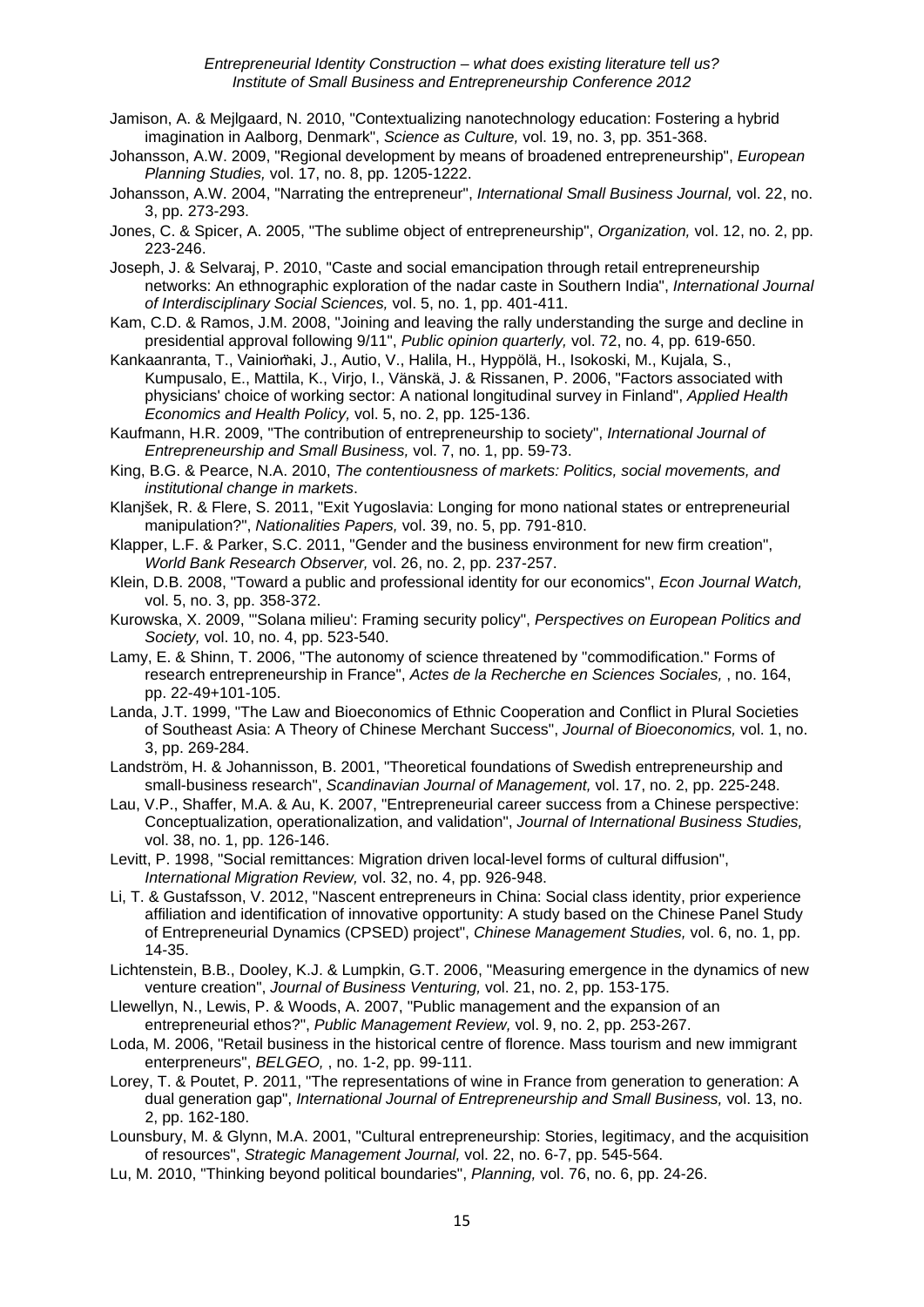- Madsen, M.T., Neergaard, H. & Ulhøi, J.P. 2008, "The influence of roles and identities on female entrepreneurial agency", *International Journal of Entrepreneurship and Small Business,* vol. 5, no. 3-4, pp. 358-372.
- McKendrick, D.G., Wade, J.B. & Jaffee, J. 2009, "A good riddance? Spin-offs and the technological performance of parent firms", *Organization Science,* vol. 20, no. 6, pp. 979-992.
- Michael, S.C. 2007, "Transaction cost entrepreneurship", *Journal of Business Venturing,* vol. 22, no. 3, pp. 412-426.
- Miller, T.L. & Wesley, C.L. 2010, "Assessing mission and resources for social change: An organizational identity perspective on social venture capitalists' decision criteria", *Entrepreneurship: Theory and Practice,* vol. 34, no. 4, pp. 705-733.
- Moore, S.T. 1998, "Social welfare in a managerial society.", *Health marketing quarterly,* vol. 15, no. 4, pp. 75-87.
- Murray, C. 2007, "Jewish genius", *Commentary,* vol. 123, no. 4, pp. 29-35.
- Mushaben, J.M. 2009, "Up the down staircase: Redefining gender identities through migration and ethnic employment in Germany", *Journal of Ethnic and Migration Studies,* vol. 35, no. 8, pp. 1249-1274.
- Mylonas, Y. 2012, "Amateur creation and entrepreneurialism: A critical study of artistic production in post-fordist structures", *TripleC,* vol. 10, no. 1, pp. 1-11.
- Nadin, S. 2007, "Entrepreneurial identity in the care sector: Navigating the contradictions", *Women in Management Review,* vol. 22, no. 6, pp. 456-467.
- Najafizadeh, M. & Mennerick, L.A. 2003, "Gender and social entrepreneurship in societies in transition: The case of Azerbaijan", *Journal of Third World Studies,* vol. 20, no. 2, pp. 31-48.
- Navis, C. & Glynn, M.A. 2010, "How new market categories emerge: Temporal dynamics of legitimacy, identity, and entrepreneurship in satellite radio, 1990-2005", *Administrative Science Quarterly,*  vol. 55, no. 3, pp. 439-471.
- Ndofor, H.A. & Priem, R.L. 2011, "Immigrant entrepreneurs, the ethnic enclave strategy, and venture performance", *Journal of Management,* vol. 37, no. 3, pp. 790-818.
- Nilsson, P. 1997, "Business counselling services directed towards female entrepreneurs Some legitimacy dilemmas", *Entrepreneurship and Regional Development,* vol. 9, no. 3, pp. 239-258.
- Njeri Kinyanjui, M. 2008, "From home to jua kali enterprise spaces: Entrepreneurship and female gender identity", *International Journal of Entrepreneurship and Small Business,* vol. 5, no. 3-4, pp. 401-411.
- Obrecht, J.-. 2011, "On the relevance of the concept of entrepreneurial capabilities", *International Journal of Entrepreneurship and Small Business,* vol. 13, no. 2, pp. 107-125.
- Obschonka, M., Goethner, M., Silbereisen, R.K. & Cantner, U. 2012, "Social identity and the transition to entrepreneurship: The role of group identification with workplace peers", *Journal of vocational behavior,* vol. 80, no. 1, pp. 137-147.
- Panayiotopoulos, P.I. 1996, "Challenging orthodoxies: Cypriot entrepreneurs in the London garment industry", *New Community,* vol. 22, no. 3, pp. 437-460.
- Pécoud, A. 2004, "Entrepreneurship and identity: Cosmopolitanism and cultural competencies among German-Turkish businesspeople in Berlin", *Journal of Ethnic and Migration Studies,* vol. 30, no. 1, pp. 3-20.
- Petronoti, M. 2010, "Weaving threads between the ethnic and the global: African women's entrepreneurial ventures in athens", *Anthropological Journal of European Cultures,* vol. 19, no. 2, pp. 129-148.
- Popp, A. 2003, "'The true potter': Identity and entrepreneurship in the North Staffordshire Potteries in the later nineteenth century", *Journal of Historical Geography,* vol. 29, no. 3, pp. 317-335.
- Rae, D. 2005, "Entrepreneurial learning: A narrative-based conceptual model", *Journal of Small Business and Enterprise Development,* vol. 12, no. 3, pp. 323-335.
- Ramachandran, J. & Pant, A. 2010, *The liabilities of origin: An emerging economy perspective on the costs of doing business abroad*.
- Rigg, C. & O'Dwyer, B. 2012, "Becoming an entrepreneur: Researching the role of mentors in identity construction", *Education and Training,* vol. 54, no. 4, pp. 319-329.
- Roberts, L. 2011, "Geographies of steam: Mapping the entrepreneurial activities of steam engineers in France during the second half of the eighteenth century", *History and Technology,* vol. 27, no. 4, pp. 417-439.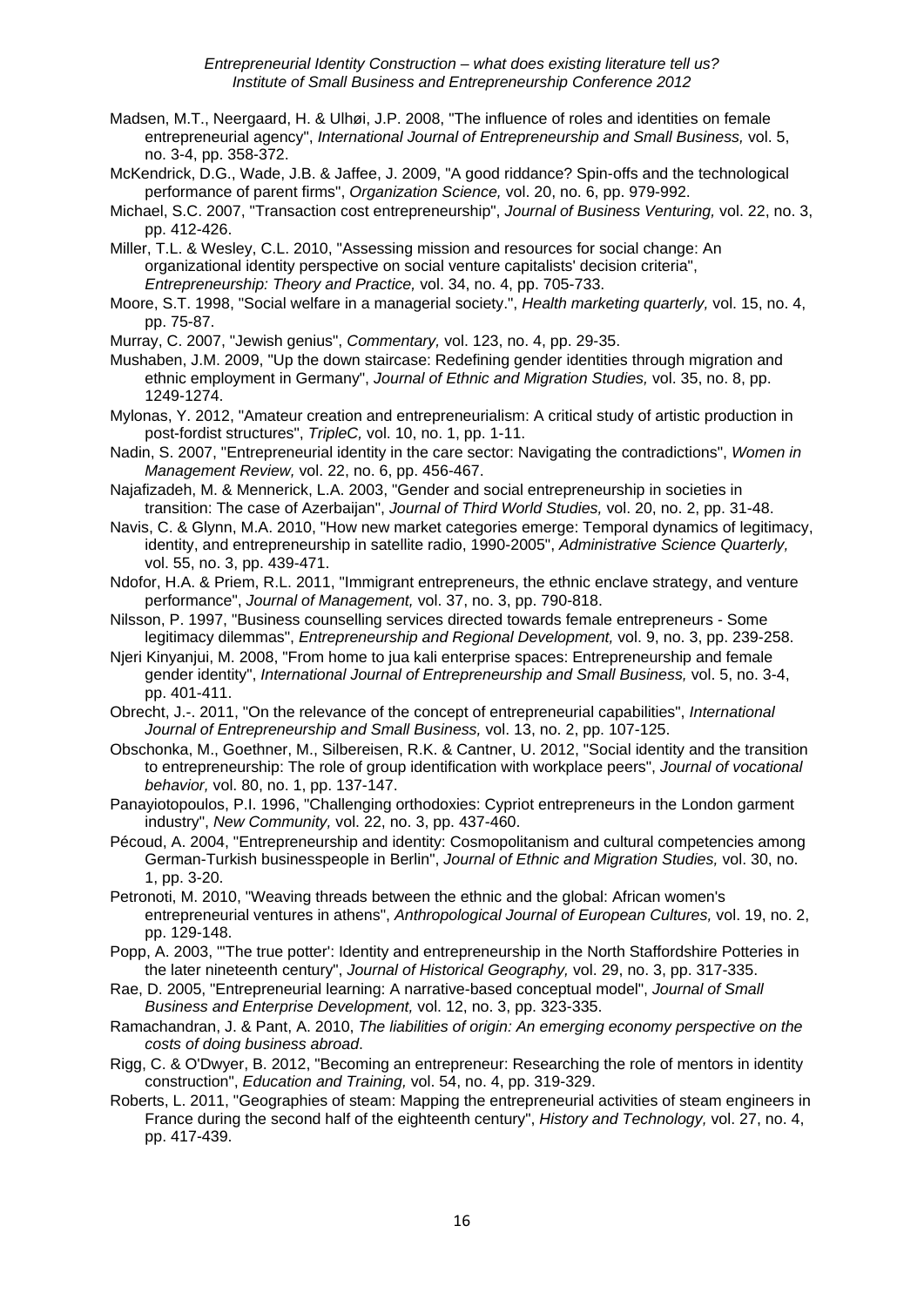- Rowe, P.A., Boyle, M.V., Boyce, R.A. & O'Reilly, K. 2004, "A comparative analysis of entrepreneurial approaches within public healthcare organisations", *Australian Journal of Public Administration,*  vol. 63, no. 2, pp. 16-30.
- Salvato, C., Chirico, F. & Sharma, P. 2010, "A farewell to the business: Championing exit and continuity in entrepreneurial family firms", *Entrepreneurship and Regional Development,* vol. 22, no. 3-4, pp. 321-348.
- Sarasvathy, S.D. & Dew, N. 2005, "Entrepreneurial logics for a technology of foolishness", *Scandinavian Journal of Management,* vol. 21, no. 4 SPEC. ISS., pp. 385-406.
- Scarborough, I.M. 2010, "Two generations of bolivian female vendors", *Ethnology,* vol. 49, no. 2, pp. 87-104.
- Scott, M. 2012, "Cultural entrepreneurs, cultural entrepreneurship: Music producers mobilising and converting Bourdieu's alternative capitals", *Poetics,* vol. 40, no. 3, pp. 237-255.
- Scully, J. 1997, "A 'stage Irish identity' An example of 'symbolic power'", *New Community,* vol. 23, no. 3, pp. 385-398.
- Scully, J. 1997, "A 'stage Irish identity' An example of 'symbolic power'", *Journal of Ethnic and Migration Studies,* vol. 23, no. 3, pp. 385-398.
- Senor, D. & Singer, S. 2009, "Intel and the Israelis", *Commentary,* vol. 128, no. 4, pp. 39-42.

Shepherd, D. & Haynie, J.M. 2009, "Birds of a feather don't always flock together: Identity management in entrepreneurship", *Journal of Business Venturing,* vol. 24, no. 4, pp. 316-337.

- Siggel, E., Maisonneuve, P. & Fortin, E. 2006, "Franchising and the potential for economic development in Africa", *Canadian Journal of Development Studies,* vol. 27, no. 2, pp. 223-238.
- Simiyu Njororai, W.W. 2009, "Colonial legacy, minorities and association football in Kenya", *Soccer and Society,* vol. 10, no. 6, pp. 866-882.
- Simon-Muscheid, K. 2001, "Women in court: experiences, strategies, and knowledge", *Historische Zeitschrift,* vol. supplement, pp. 389-399.
- Skover, D.M. & Testy, K.Y. 2002, "LesBiGay identity as commodity", *California law review,* vol. 90, no. 1, pp. 223-255.
- Smart, J. 2003, "Ethnic entrepreneurship, transmigration, and social integration: An ethnographic study of Chinese restaurant owners in rural western Canada", *Urban Anthropology,* vol. 32, no. 3- 4, pp. 311-342.
- Smith, B.R., Knapp, J., Barr, T.F., Stevens, C.E. & Cannatelli, B.L. 2010, "Social enterprises and the timing of conception: Organizational identity tension, management, and marketing", *Journal of Nonprofit and Public Sector Marketing,* vol. 22, no. 2, pp. 108-134.
- Smith, K. & Beasley, M. 2011, "Graduate entrepreneurs: Intentions, barriers and solutions", *Education and Training,* vol. 53, no. 8, pp. 722-740.
- Smith, R. 2011, "Observing community-based entrepreneurship and social networking at play in an urban village setting", *International Journal of Entrepreneurship and Small Business,* vol. 12, no. 1, pp. 62-81.
- Smith, R. 2011, "The role of storyboards and scrapbooks in propagating entrepreneurial value in family business settings", *World Review of Entrepreneurship, Management and Sustainable Development,* vol. 7, no. 3, pp. 260-271.
- Steyaert, C. 2007, "Of course that is not the whole (toy) story: Entrepreneurship and the cat's cradle", *Journal of Business Venturing,* vol. 22, no. 5, pp. 733-751.
- Tavory, I. 2010, "The hollywood shtetl: From ethnic enclave to religious destination", *Ethnography,* vol. 11, no. 1, pp. 89-108.
- Teixeira, C. & Li, W. 2009, "Introduction: Immigrant and refugee experiences in North American Cities", *Journal of Immigrant and Refugee Studies,* vol. 7, no. 3, pp. 221-227.
- Tejapira, K. 2009, "The misbehaving jeks: The evolving regime of Thainess and Sino-Thai challenges", *Asian Ethnicity,* vol. 10, no. 3, pp. 263-283.
- Terjesen, S., Sealy, R. & Singh, V. 2009, "Women directors on corporate boards: A review and research agenda", *Corporate Governance,* vol. 17, no. 3, pp. 320-337.
- Vesala, H.T. & Vesala, K.M. 2010, "Entrepreneurs and producers: Identities of Finnish farmers in 2001 and 2006", *Journal of Rural Studies,* vol. 26, no. 1, pp. 21-30.
- Vesala, K.M., Peura, J. & McElwee, G. 2007, "The split entrepreneurial identity of the farmer", *Journal of Small Business and Enterprise Development,* vol. 14, no. 1, pp. 48-63.
- Wang, H. & Yang, W. 2006, "The partial shock mode in reforms of local state-owned SMEs", *Journal of Small Business and Enterprise Development,* vol. 13, no. 2, pp. 208-218.